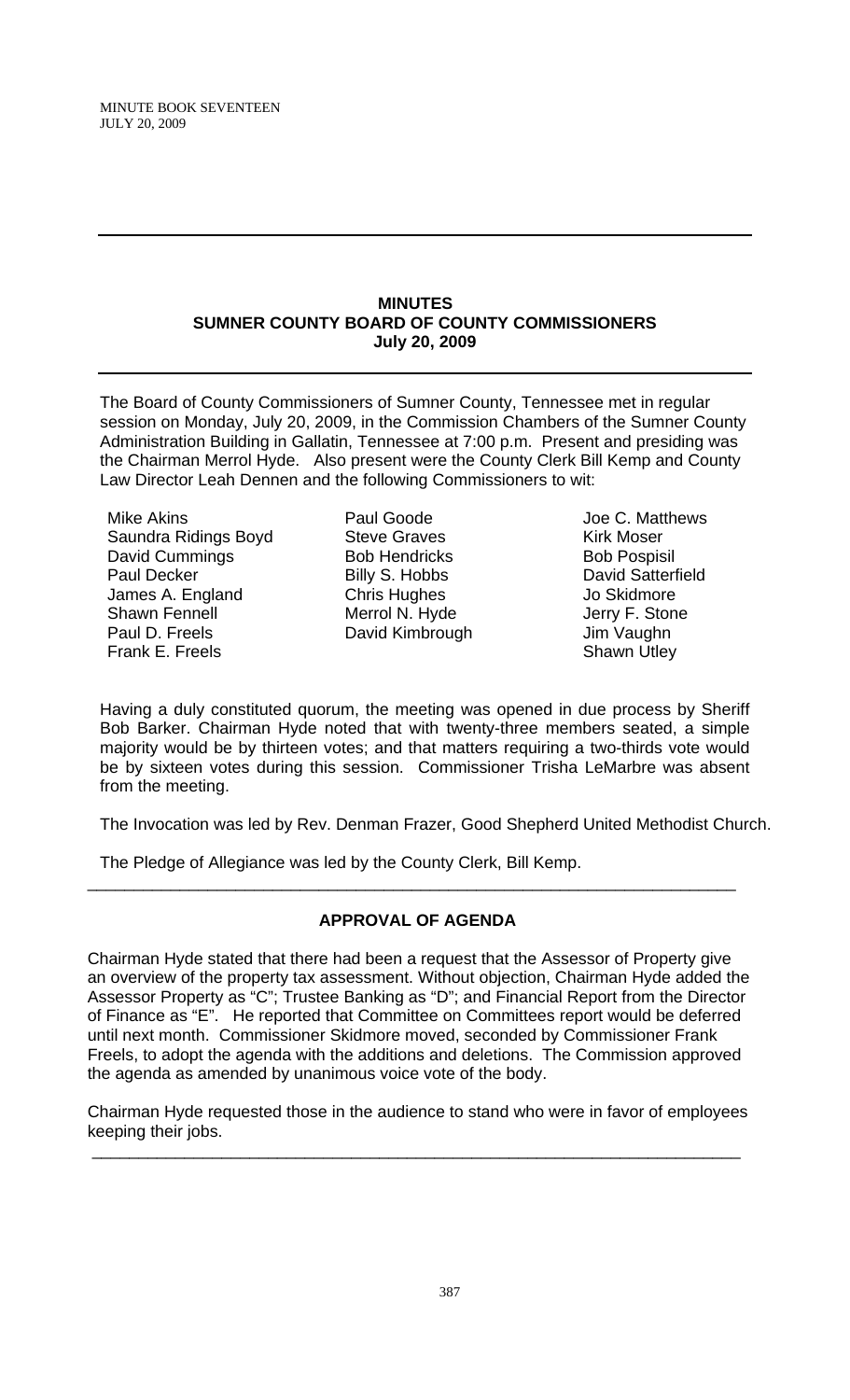MINUTE BOOK SEVENTEEN JULY 20, 2009

## **APPROVAL OF MINUTES**

The minutes for the meeting of this body held on June 15, 2009, and recorded in the office of the Clerk, Bill Kemp, were approved by voice vote after Commissioner Graves made the motion, seconded by Commissioner Fennell.

## **RECOGNITION OF THE PUBLIC**

Chairman Hyde opened the floor to allow the public to speak concerning any matter on the agenda.

Mike Moulton, the Director of Planning, 360 Lee Road in Cottontown, stated that he felt his position and department should not be eliminated from the 2009-10 budget. Commissioner Vaughn moved, seconded by Commissioner Fennell, to grant Mr. Moulton an extension of time. The motion carried by voice vote of the body. Mr. Moulton stated that the County Attorney did not agree with the interpretation of expert witnesses associated with planning laws that he presented.

DeWayne Caldwell of 60 Industrial Park Drive in Hendersonville said that he has found that the Engineering and Planning Departments were vital to Sumner County interests. He said if these two departments are eliminated, the workload would be too great.

Ray E. Horkey of 1005 Grider Drive in Gallatin stated that the County was going backwards by eliminating Nick Strong's job as County Engineer. He asked that the two departments be preserved.

Vena Jones of 2608 Colbert Drive in Nashville stated that she was with the Cumberland River Compact, a non-profit organization. She works with nine different regions to meet state and federal requirements and urged the commissioners not to dismantle the current program that protects water quality. Upon motion of Commissioner Goode, seconded by Commissioner Vaughn, the Commission voted to suspend the rules to allow an extension of time for Ms. Jones.

With no one else wishing to speak, recognition of the public was closed.

## **REPORT OF THE CHAIR**

\_\_\_\_\_\_\_\_\_\_\_\_\_\_\_\_\_\_\_\_\_\_\_\_\_\_\_\_\_\_\_\_\_\_\_\_\_\_\_\_\_\_\_\_\_\_\_\_\_\_\_\_\_\_\_\_\_\_\_\_\_\_\_\_\_\_\_\_\_

 Commissioner Goode introduced the following resolution and read the following certificate into the record:

#### **A RESOLUTION HONORING AMBER HUNT AS HENDERSONVILLE CHRISTIAN ACADEMY'S TENNESSEE TEACHER OF THE YEAR**

 **WHEREAS,** Miss Amber Hunt, has taught four years at Hendersonville Christian Academy School and has been selected as the Hendersonville Christian Academy's Teacher of the Year; and

**WHEREAS,** Miss Amber Hunt has taught high school English and Speech at Hendersonville Christian Academy and through her efforts brings to her students a love of learning; and

**WHEREAS,** Miss Amber Hunt, in addition to her classroom responsibilities, serves as the yearbook advisor, school newspaper editor, volleyball coach, and high school play director; and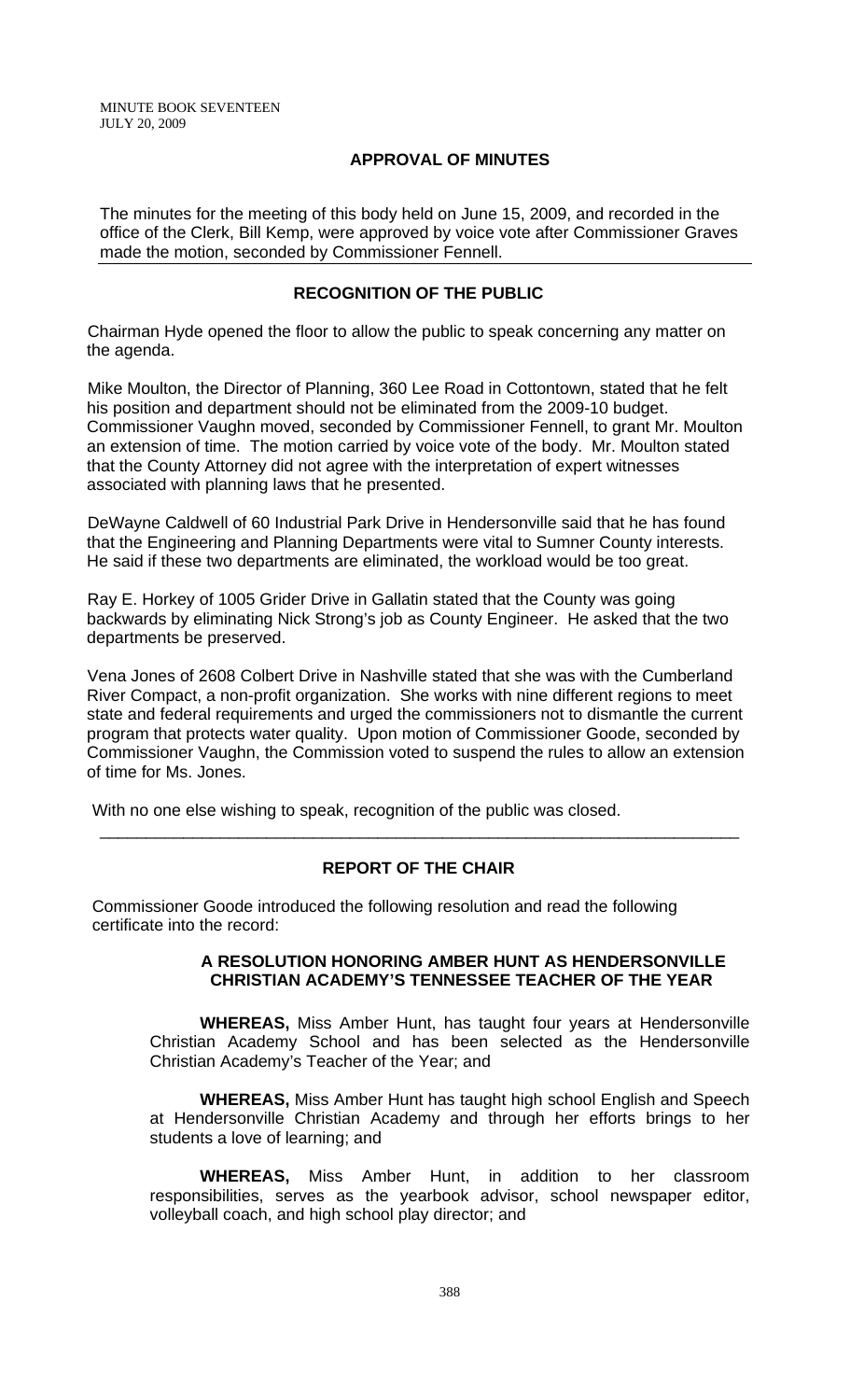**WHEREAS,** Miss Amber Hunt, through dedication in the noble profession of teaching, has positively influenced numerous students during her tenure and helped to aid future generations.

**NOW, THEREFORE BE IT RESOLVED** by the Sumner County Board of County Commissioners meeting in regular session on this the  $20<sup>th</sup>$  day of July, 2009, that this body hereby congratulates and commends Miss Amber Hunt for her dedication and outstanding service to the youth of Hendersonville Christian Academy and for her receipt of the Hendersonville Christian Academy Tennessee Teacher of the Year Award; and

**BE IT FURTHER RESOLVED** that this resolution is to be spread on the minutes of this body and the Clerk is to provide a copy of this resolution to Miss Amber Hunt.

\_\_\_\_\_\_\_\_\_\_\_\_\_\_\_\_\_\_\_\_\_\_\_\_\_\_\_\_\_\_\_\_\_\_\_\_\_\_\_\_\_\_\_\_\_\_\_\_\_\_\_\_\_\_\_\_\_\_\_\_\_\_\_\_

Upon motion of Commissioner Goode, seconded by Commissioner Decker, the Commission voted to approve the Certificate of Recognition honoring Ms. Hunt.

# **ELECTION OF COMMITTEE ON COMMITTEES**

\_\_\_\_\_\_\_\_\_\_\_\_\_\_\_\_\_\_\_\_\_\_\_\_\_\_\_\_\_\_\_\_\_\_\_\_\_\_\_\_\_\_\_\_\_\_\_\_\_\_\_\_\_\_\_\_\_\_\_\_\_\_\_\_\_\_\_\_\_\_\_

Chairman Hyde recognized Commissioner Vaughn who nominated the following slate of commissioners for the 2009-10 year: Commissioners LeMarbre, Hughes, Satterfield, Pospisil and Fennell. With a voice vote of acclamation, the Commission elected Committee on Committees upon motion of Commissioner Vaughn, seconded by Commissioner Goode.

 Chairman Hyde introduced the following resolution and recognized County Trustee Marty Nelson who spoke regarding the depository of county funds.

**\_\_\_\_\_\_\_\_\_\_\_\_\_\_\_\_\_\_\_\_\_\_\_\_\_\_\_\_\_\_\_\_\_\_\_\_\_\_\_\_\_\_\_\_\_\_\_\_\_\_\_\_\_\_\_\_\_\_\_\_\_\_\_\_\_\_\_\_\_\_\_** 

## **0907-13 A RESOLUTION ACCEPTING THE BANKING PROPOSAL OF FIRST TENNESSEE BANK**

 **BE IT RESOLVED** by the Sumner County Board of County Commissioners meeting in regular session on this the  $20<sup>th</sup>$  day of July, 2009, that this body hereby accepts the banking proposal of First Tennessee Bank as recommended by the Sumner County Trustee Office as shown on the attached schedule (in file).

**\_\_\_\_\_\_\_\_\_\_\_\_\_\_\_\_\_\_\_\_\_\_\_\_\_\_\_\_\_\_\_\_\_\_\_\_\_\_\_\_\_\_\_\_\_\_\_\_\_\_\_\_\_\_\_\_\_\_\_\_\_\_\_\_**

Upon motion of Commissioner Frank Freels, seconded by Commissioner Cummings, the Commission approved the acceptance of the banking proposal from First Tennessee Bank.

David Lawing, Sumner County Director of Finance, reported that his sales tax projections for the 2009-10 Fiscal Year were not being met with a drop of approximately 11.69% decline in sales tax figures representing \$330,000.00 for May collections that were reported in June. Beginning in the month of March, there has been a more drastic decline.

Chairman Hyde requested those in the audience to stand who are against the elimination of five people from the payroll.

John Isbell, Assessor of Property, gave a presentation on the methodology used to arrive at reappraisal values.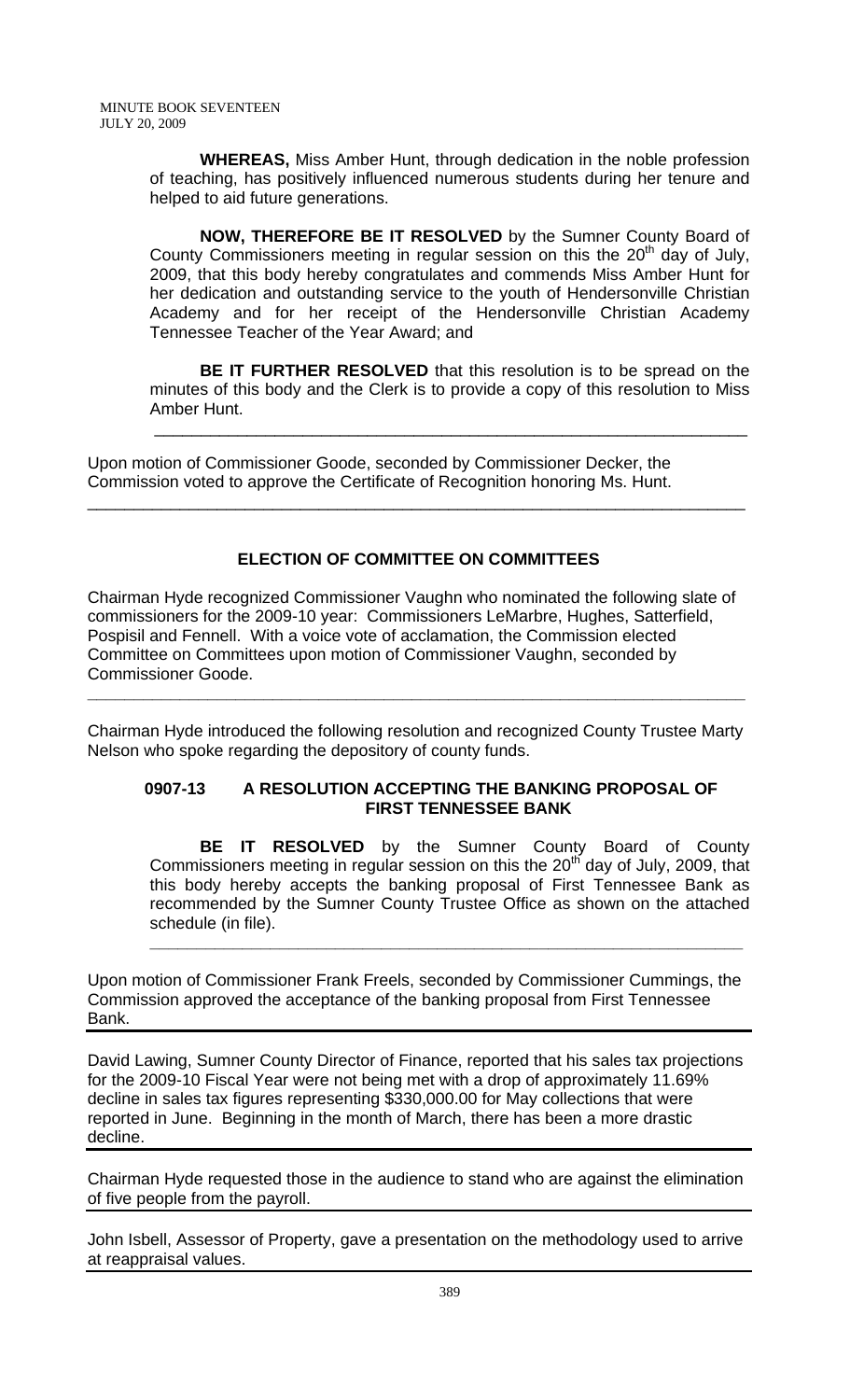#### **REPORT FROM COUNTY OFFICIALS**

 By motion of Commissioner Pospisil, seconded by Commissioner Akins, the commissioners approved unanimously the filing as received of the following reports: County Investments, County General Fund, County Debt Service Fund, County Highway Fund, County Capital Outlay Fund, School General Purpose Fund, School Federal Projects Fund, School Food Service Fund, Employee Health Insurance Trust Fund, Employee Dental Insurance Trust Fund, Casualty Insurance Trust Fund, County Trustee Funds, Special Reports: County Dental Insurance Claim Payments, County Health Insurance Claim Payments, County Property Tax Collections, County EMS Billing/Collections/Balances, County Sales Tax Collections, County Wheel Tax Collections, County Tax Rates/Property Values and County School Loan Program Rates. Approval of the filing of these records does not certify to the accuracy of the documents.

#### **LIST OF NOTARIES PUBLIC**

ADAMS, MARY ANN ANDERSON, TANYA KAY BARANYI, RICHARD BATES, ROSEMARY DENISE BELISLE, TERESA BLACK, LYWENDA RENA CELSOR, KAREN LYNNETTE COKER, RICHARD RAY CRAWFORD, JULIA EUBANK DAKE, KATHERINE W DIORIO, LISA DIANNE DOTSON, CHERYL D. DRIVER, FRANKLIN KEACH DUFFER, MARY A DUKE, KELLY ANNETTE FISHER, REBECCA GAYLE GILLIAM, MICHELLE ANN GOODALL, LAURA YANCEY HOWES, CAROL DENISE JENKINS, DEBRA BLAYLOCK JOHNSON, SHIRLEY MAE JONES, CRYSTAL DAWN KEEN, PATRICIA ANN KLITZING, JANICE KOSLOFF, JULIE LYNN

LEWIS, JACI LUKACIC, LISA MARIE LUNDQUIST, ROBIN L LYNCH, REBECCA HEATH MARBERRY, ANGELA B MARGESON, SANDRA MARKSBERRY II, MARVIN HENSLEY MARTIN, BRENDA LOUISE MCDOLE, ELISA R. MINTON, VALERIE ELAINE PATE, JR, ROBERT H PHILLIPS, PAMELA SUE ROTH, JO SCHIAVONE, SHELBY A SMITH, ROBBIE SATTERFIELD SMITH, REGINALD RASHAD SMITH, BRENDA BIRDWELL STANSBERRY, SAMUEL EDWARD STARR, BRIAN DANIEL STREET, THERESA JANELLE TAYLOR, JAMES BURTON TISDALE, DEBORAH VENABLE, SHAMEKA DELORIS WEST, JEANEAN WILLIAMS, MARY BETH

Chairman Hyde introduced the following resolution:

#### **0907-NOT A RESOLUTION TO APPROVE AND ACCEPT APPLICATIONS FOR NOTARY PUBLIC POSITIONS AND PERSONAL SURETY GUARANTORS**

 **WHEREAS,** according to the law of the State of Tennessee, an individual must apply for the office of notary public in the county of residence, or of their principal place of business; and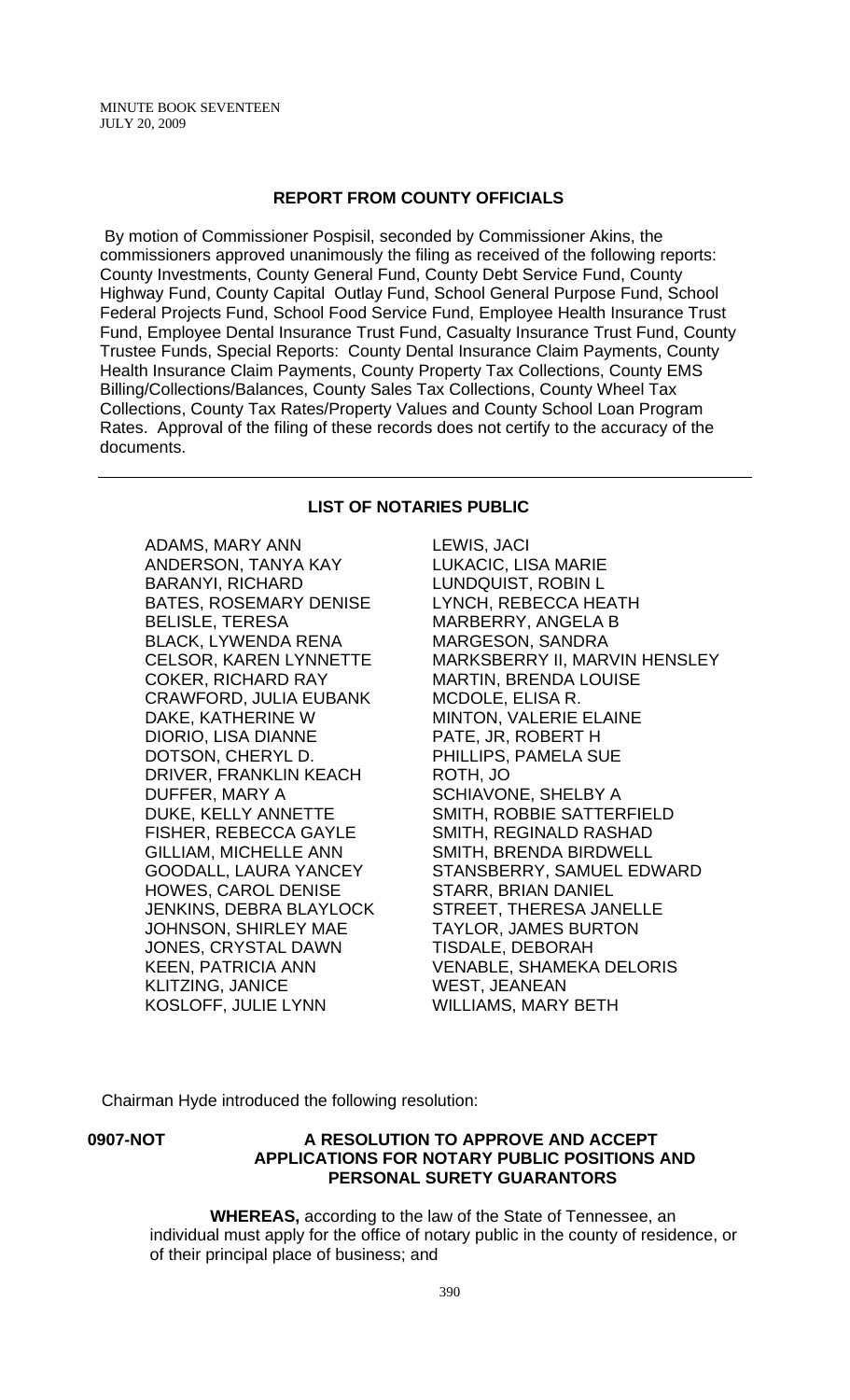**WHEREAS**, state statute requires personal sureties making bonds for Notaries Publics to be approved by the Sumner County Commission; and

 **WHEREAS,** said applicant must be approved by the County Commission assembled; and

 **WHEREAS,** Bill Kemp, Sumner County Clerk, has certified according to the records of his office that the persons named on the attached listing labeled "SUMNER COUNTY NOTARIES PUBLIC APPLICATIONS and SURETY GUARANTORS" have duly applied for the positions so sought; and

## **BE IT FURTHER RESOLVED THAT THIS TAKE EFFECT FROM AND AFTER PASSAGE.**

Upon motion of Commissioner Pospisil, seconded by Commissioner Skidmore, voting was recorded in the following manner:

 **–––––––––––––––––––––––––––––––––––––––––––––––––––––––––** 

| Akins        |   | Fennell          | Y     | Cummings     |        |          |
|--------------|---|------------------|-------|--------------|--------|----------|
| Utley        | Y | Graves           | Y     | Satterfield  | Y      |          |
| F. Freels    | Y | <b>Matthews</b>  | Y     | <b>Boyd</b>  |        |          |
| England      | Y | <b>Hendricks</b> | Y     | Vaughn       | Y      |          |
| Moser        | Y | Decker           | Y     | Hyde         | Y      |          |
| Hughes       | Y | Kimbrough        | Y     | Goode        | Y      |          |
| Skidmore     | Y | P. Freels        | Α     | <b>Stone</b> | А      |          |
| <b>Hobbs</b> | Y | Pospisil         | v     |              |        |          |
| 0907-NOTARY  |   | Yes: 21          | No: 0 |              | Abs: 2 | 08:09 PM |

Chairman Hyde declared the election of Notaries Public by the body.

\_\_\_\_\_\_\_\_\_\_\_\_\_\_\_\_\_\_\_\_\_\_\_\_\_\_\_\_\_\_\_\_\_\_\_\_\_\_\_\_\_\_\_\_\_\_\_\_\_\_\_\_\_\_\_\_\_\_\_\_\_\_\_\_\_\_\_\_\_

## **COMMITTEE ON COMMITTEES**

There was no report from the Committee on Committees.

## **HIGHWAY COMMISSION**

There was no report from the Highway Commission.

## **EDUCATION COMMITTEE**

There was no report from the Education Committee.

## **EMERGENCY SERVICES COMMITTEE**

Chairman Vaughn introduced the following record and moved for approval. Commissioner Goode seconded the motion.

**0907-01 AMENDED RESOLUTION ESTABLISHING REGULATIONS AND REQUIREMENTS ("SUMNER COUNTY AMBULANCE REQUIREMENTS") FOR THE OPERATION OF PATIENT TRANSPORT SERVICES IN SUMNER COUNTY; GRANTING EXCLUSIVE SERVICE RIGHTS TO SUMNER COUNTY EMERGENCY MEDICAL SERVICE TO OPERATE AND MAINTAIN AN AMBULANCE SERVICE AS THE PRIMARY SERVICE PROVIDER OF PATIENT**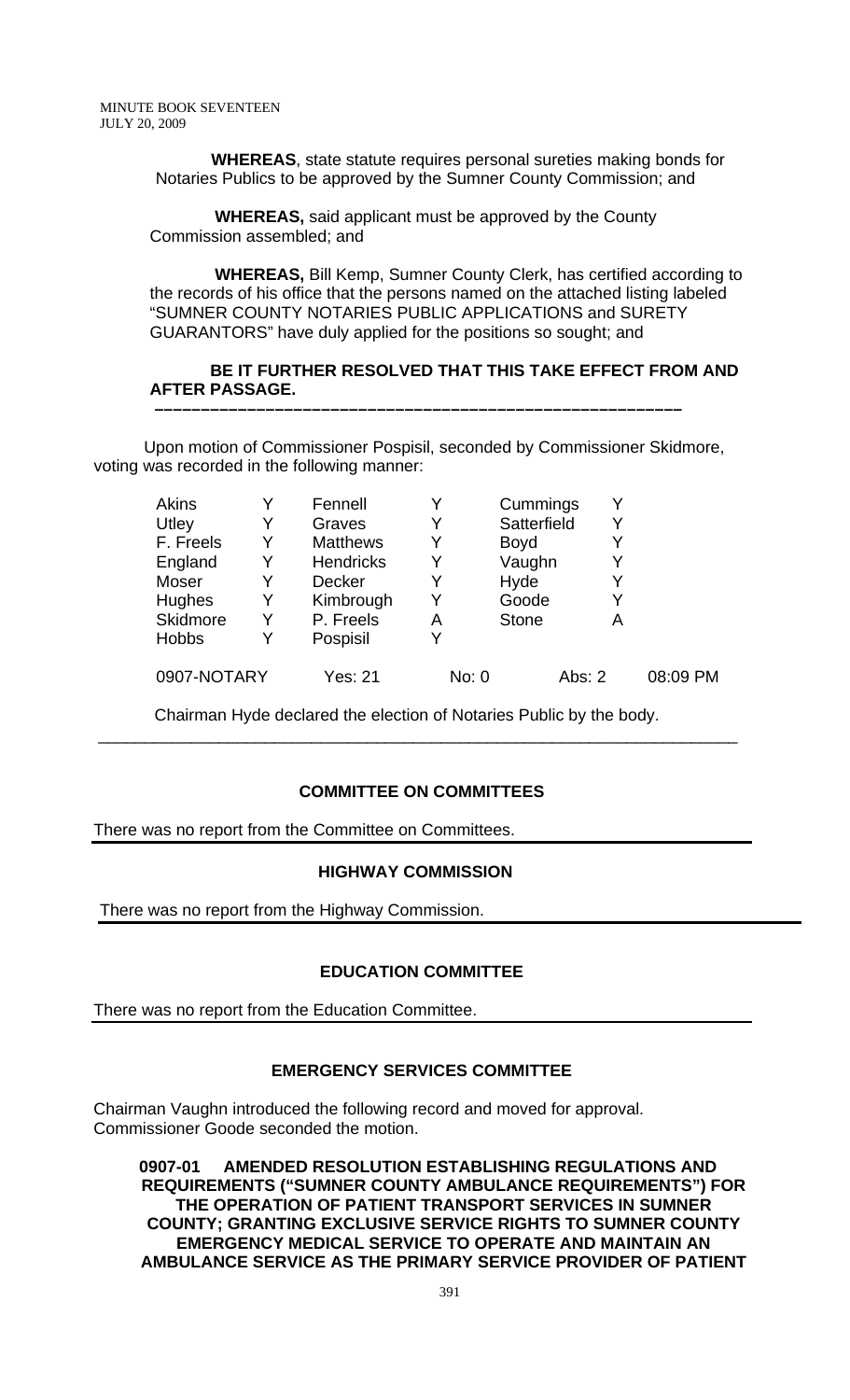#### **TRANSPORT AND EMERGENCY MEDICAL CARE SERVICES WITHIN THE BORDERS OF SUMNER COUNTY; AND DECLARING THAT THE OPERATION OF AMBULANCE SERVICES WITHIN SUMNER COUNTY IS A PUBLIC SERVICE NECESSARY FOR THE CONVENIENCE AND PROTECTION OF THE HEALTH, SAFETY AND WELFARE OF THE CITIZENS AND INHABITANTS OF THIS COUNTY.**

**WHEREAS**, pursuant to the legal authority vested in cities and counties under the laws of the State of Tennessee, the Sumner County Legislative Body hereby promulgates reasonable and legitimate governmental restrictions on private and nonprofit ambulance services operating in the county and formerly declares that that the Sumner County Emergency Medical Service is the primary provider of patient transport services within the County, and in so adopts regulations to guarantee the integrity and level of competence for emergency medical and patient transport services operating within Sumner County, and

**WHEREAS**, T.C.A. § 7-61-102 provides that the governing body of any county or city of the State of Tennessee may provide, maintain and do all things necessary to provide ambulance service as a public service, and

**WHEREAS**, T.C.A. § 7-61-103 states in pertinent part that in order to protect the public health and welfare, any county or city may adopt reasonable regulations to control the provision of private or nonprofit ambulance service, and

**WHEREAS**, the Sumner County Legislative Body so declares that the operation of an ambulance service within the borders of Sumner County is a public service and not a business of common right, and the protection of the public health, safety and welfare outweighs the burden of these restrictions on the private and nonprofit entities they are designed to regulate, and

**WHEREAS**, the operation of a public ambulance service within Sumner County is a reasonable and legitimate governmental interest and so subject to the adoption and enforcement of local regulations and controls designed to protect the health, safety and welfare of the citizens of Sumner County, and

**WHEREAS**, it is within the legislative discretion of the Sumner County Legislative Body to so designate an ambulance service as the subject of exclusive primary service provider rights, and to further operate and maintain an ambulance service for the benefit of the citizens of Sumner County, and

**WHEREAS**, T.C.A. § 7-61-104 dictates that no county may provide and maintain, license, franchise, or contract for ambulance service within the boundaries of a city or another county, and no city may provide and maintain, license, franchise, or contract for ambulance service outside its corporate boundaries, without the approval of the governing body of the area to be served.

**NOW, THEREFORE, BE IT RESOLVED** by the Sumner County Board of County Commissioners meeting in regular session this 20th day of April, 2009, that this body does hereby adopt the following resolution known as the

# **SUMNER COUNTY AMBULANCE REQUIREMENTS**

## **SECTION I:** Scope of Coverage

The provisions of this Resolution shall apply to all ambulance and patient transport services operating in Sumner County, including the Sumner County Emergency Medical Service and other governmental, private or nonprofit ambulance services.

**SECTION II:** Grant of Exclusive Primary Service Provider Rights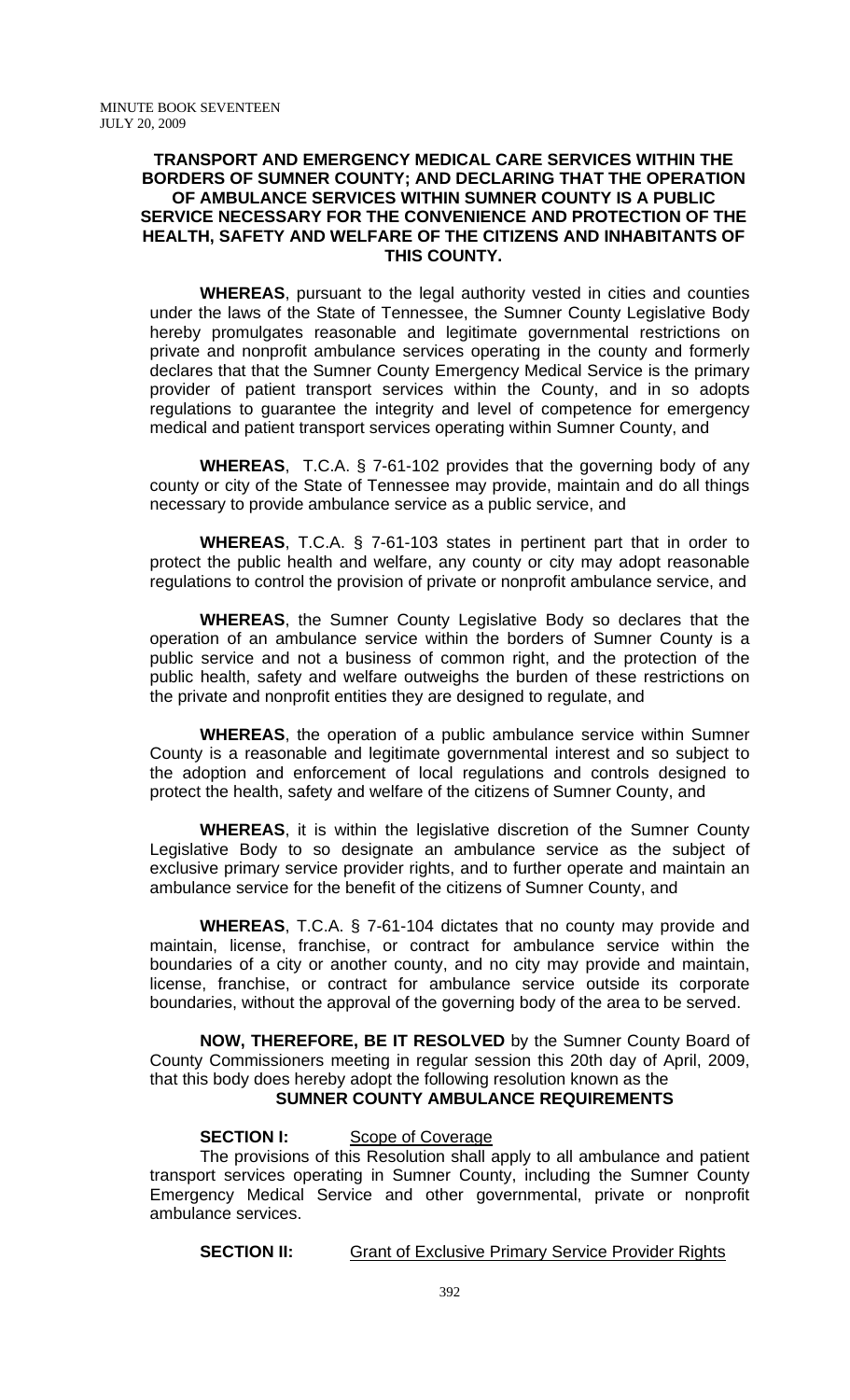The Sumner County Emergency Medical Services is hereby granted the exclusive primary service right to handle all calls for patient transport services and to operate and maintain an ambulance service for the public convenience and necessity in Sumner County.

## **SECTION III:** Approval of Municipalities

Local municipalities within the boundaries of Sumner County will be served by the Sumner County Emergency Medical Service and subject to all inter-local agreements and contracts currently in effect. All private contracts entered into by Sumner County Emergency Medical Service to be performed within the corporate boundaries of a municipality shall be approved by the governing body of the area to be served and the Sumner County Legislative Body.

#### **SECTION IV:** Agreement with other Counties

The Sumner County Emergency Medical Service may also enter into agreements with other surrounding counties to provide and operate an ambulance service within another county or portions of other counties, but only with the express consent and approval of the Sumner County Legislative Body and the governing body of the county to be served.

#### **SECTION V:** Agreement with Private Entities

The Sumner County Emergency Medical Service may contract with private entities, and health care facilities for patient transport services subject to the approval of the Sumner County Legislative Body and governing body of the area to be served. Such a contract is for the provision of services, not a guarantee of payment nor a creation of an employment or subcontractor relationship.

**SECTION VI:** Private, Nonprofit Service Must Obtain Local

License

No other private, nonprofit or governmental ambulance service may operate within the unincorporated areas of Sumner County, except with the proper local licensing, compliance with all requirements contained herein("Locally Licensed Provider") , and the express permission of the Sumner County Legislative Body or its designee, the Sumner County Emergency Medical Service.

## **SECTION VII:** Authority to Defer Calls to Other Licensed Services

The Sumner County Emergency Medical Service is hereby declared to be the primary ambulance service provider in Sumner County and all calls for patient transport services must first be referred to this agency and will be handled by this agency, provided that the Sumner County Emergency Medical Service may at any time necessary, depending on call volume, staff, ambulance and equipment availability, defer a call for patient transport services to another private, nonprofit or governmental ambulance service authorized and licensed by Sumner County Government("Locally Licensed Provider").

#### **SECTION VIII:** Deferred Calls, Local License Required

Only a Locally Licensed Provider properly licensed and meeting all county requirements and regulations outlined below will be allowed to handle deferred calls for service arising within Sumner County.

If however, in the event of a need for additional resources, the Director or his designee determines that such a situation exists where neither SCEMS nor a Locally Licensed Provider can supply appropriate service, then the Director or his designee can contact any non-approved provider to render service or assistance.

#### **SECTION IX:** Patient's Private Right to Select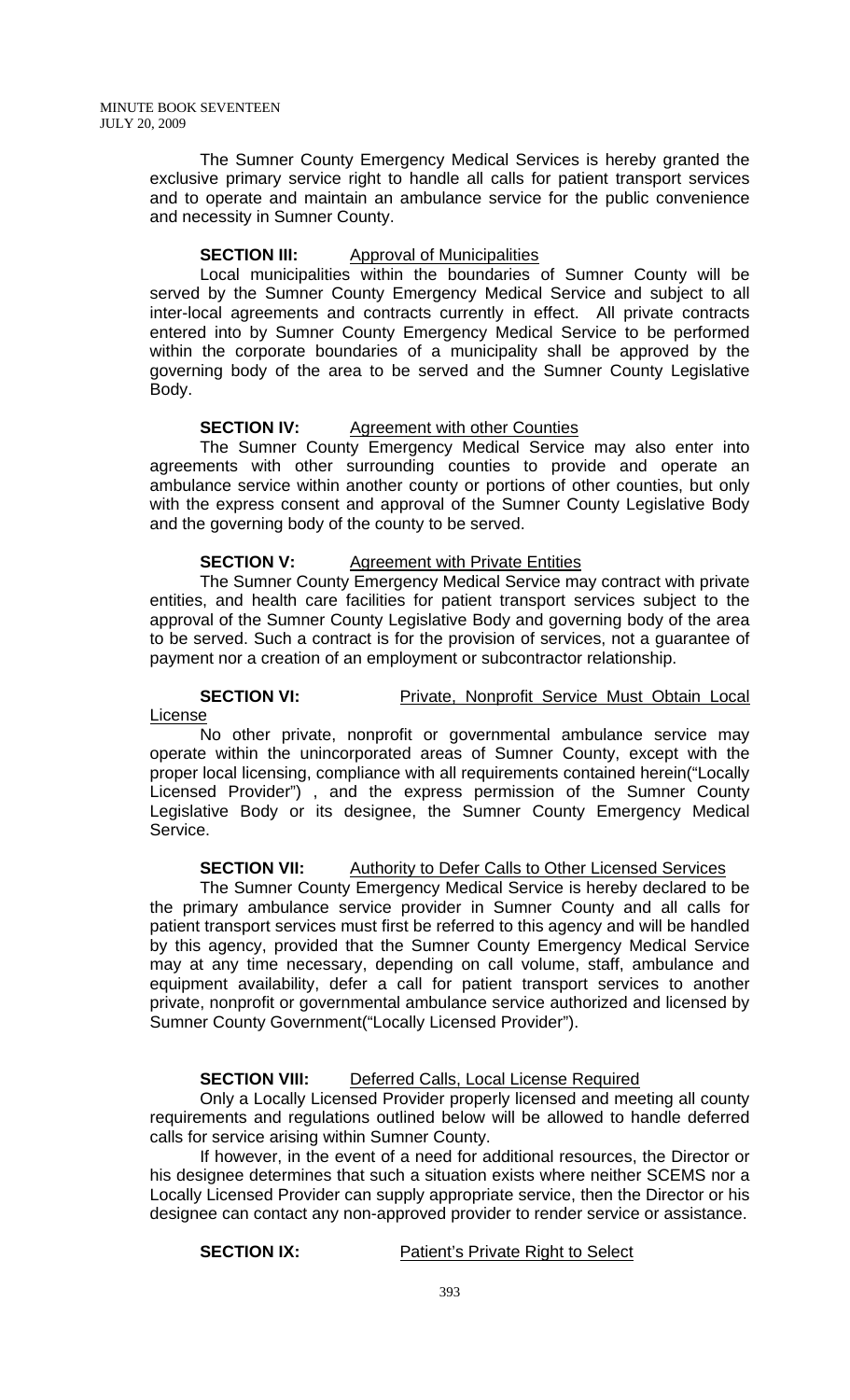Nothing contained within this Resolution shall be interpreted as restricting or interfering with the right of the individual patient to select a private person for their personal patient transport needs, so long as, in the case of a private request for a particular ambulance service, the ambulance service requested must meet the requirements of this Resolution and is licensed by Sumner County.

#### **SECTION X:** No Interference with Emergency Medical Care

At no time shall the provisions of this Resolution operate to impede the practical and proper medical care and emergency patient transport needs of any patient, provided that a valid medical necessity was in existence at the time, if and when the decision was made to use an alternative patient transport service provider.

#### **SECTION XI:** No Denial of Service

No ambulance service or patient transport service licensed and operating in Sumner County shall deny emergency medical treatment or patient transportation services to any individual based on that individual's race, creed, sex, national origin, religious belief, insurance coverage, ability to pay, or any other discriminatory practice. Ambulance services shall be available to all requestors inside the boundaries of Sumner County commensurate with the terms and provisions of this Resolution.

#### **SECTION XII:** Procedure to Defer Calls for Service

At all times any emergency medical or patient transport calls received by a Sumner County PSAP (public Safety answering point) shall be first referred to the Sumner County Emergency Medical Service. The director or supervisor on duty shall have the discretion to accept or defer any call received by the agency dependent upon existing call volume, prioritization of calls, staff, ambulance and equipment availability. Deferred calls shall be transmitted immediately and without delay to a Locally Licensed Provider authorized to operate in the county.

Sumner County Emergency Medical Service shall at all times utilize a system that is fair and impartial in the selection of a Locally Licensed Provider to handle deferred calls for service.

#### **SECTION XIII:** Fees Shall Be Reasonable

Fees and total charges for all ambulance services licensed and operating in Sumner County shall at all times be reasonable and competitive within the Middle Tennessee area, and shall be subject to discretionary review by the Sumner County Legislative Body.

#### **SECTION XIV:** Health Care Facilities

All health care facilities, including, but not limited to, hospitals, clinics, nursing homes, assisted care or homes for the aged shall consider the Sumner County Emergency Medical Service as the primary service provider of patient transport needs in Sumner County and shall at all times respect and adhere to the terms of this Resolution. Subject to the individual patient's request for a particular person, private, nonprofit, or government operated ambulance service to meet that individual's private patient transport needs, all calls for ambulance service or patient transport needs shall be transmitted to the Sumner County Emergency Medical Service as the primary ambulance provider. The Sumner County Emergency Medical Service shall handle the call for service within a reasonable period of time depending on the priority status of the call, provided that the Sumner County Emergency Medical Service currently has the available resources, dependent upon, but not limited to, call volume, staff, ambulance and equipment availability in operation to properly and safely handle the call. If resources are currently not available from the Sumner County Emergency Medical Service to properly and safely handle the call, such may then defer to another state and locally licensed ambulance service approved to conduct Sumner County patient transport services. Only ambulance services, authorized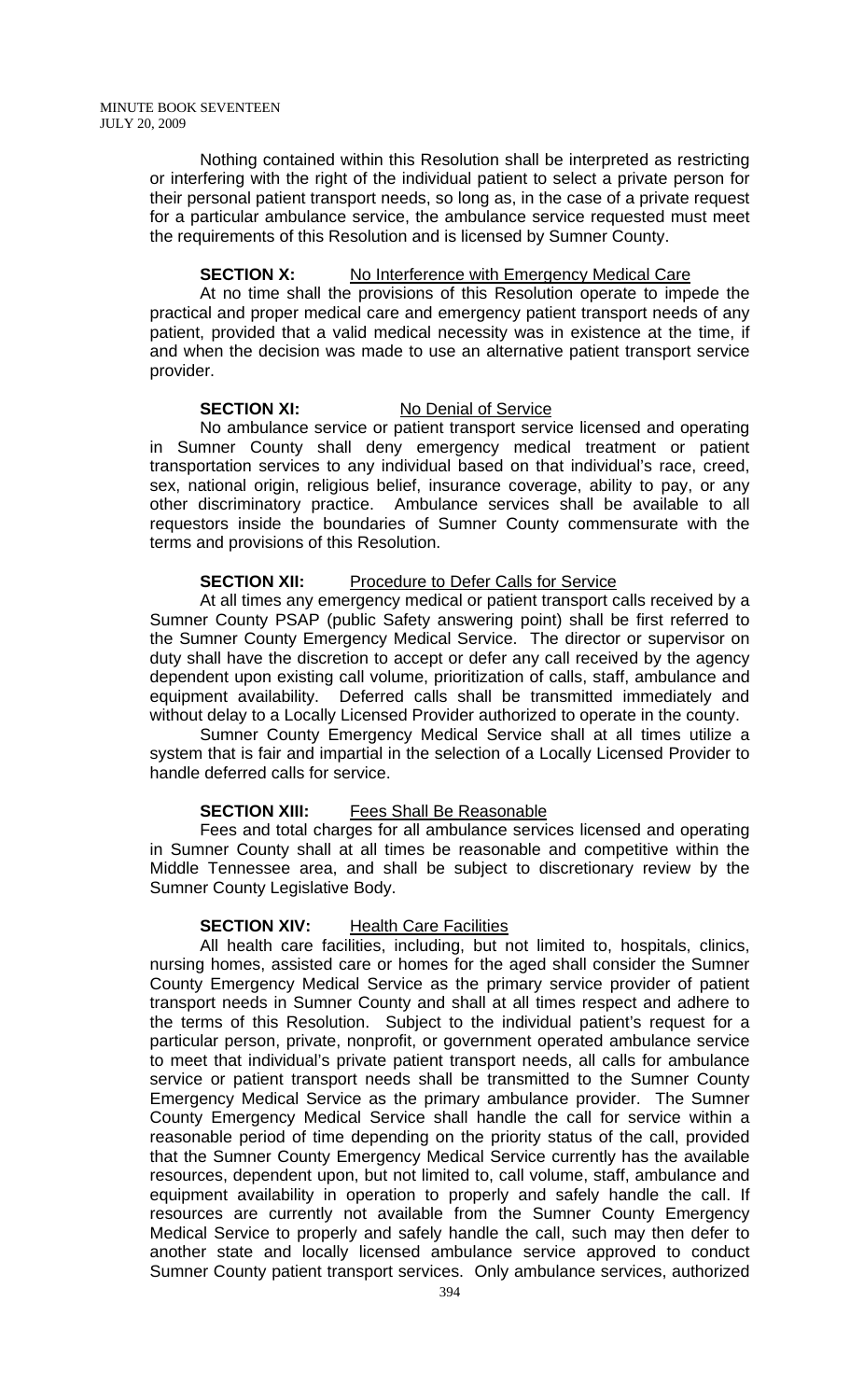pursuant to the resolution will be allowed to operate, conduct patient transport services, and handle deferred calls within Sumner County.

#### **SECTION XV:** State License Required

All locally licensed ambulance services operating in Sumner County must be certified and properly licensed by the Tennessee Department of Health - Emergency Medical Service guidelines and regulations.

## **SECTION XVI:** Vehicles Must Comply with State and Local Laws

All vehicles providing ambulance service within the boundaries of Sumner County shall adhere to the laws of the State of Tennessee regarding emergency medical and patient transport requirements, licensing, traffic laws regarding responses to emergencies, provisions of this Resolution and the following rules and regulations adopted by the Sumner County Legislative Body.

## **SECTION XVII:** Local Vehicle Regulations

All locally assigned vehicles providing ambulance, and/or patient transport services, except those operated by private citizens pursuant to an individual private patient's request, must conform and comply with all requirements of current and contemporaneous Tennessee law, and the following locally adopted mandates:

A) All vehicles must conform to the Tennessee Department of Health Regulations concerning specifications, licensing and equipment.

B) Each ambulance must be properly equipped with certified staff and all items necessary to be a Class B unit and shall contain all equipment and supplies approved by state regulations and referenced in this resolution.

C) Each ambulance shall be inspected daily for maintenance and repair purposes and compliance with the mandated ambulance inventory of equipment and supplies approved by state regulations and referenced in this resolution.

D) All ambulances must be properly staffed, capable of responding to, and equipped to handle emergency calls and natural disasters when needed and requested by Sumner County Government, Emergency Management Director or the Sumner County Emergency Medical Service.

E) Each ambulance must be equipped with a two-way radio system for both communications with their base dispatcher, hospitals, Sumner County Emergency Medical Service from both inside and outside the ambulance on VHF, UHF, and/or 800 MHZ frequencies or such other additional frequencies as may be designated from time to time by the FCC Coordinator.

F) Provisions of this Resolution shall not preclude Invalid Transport as defined by Tennessee Department of Health, Emergency Medical (TDH-EMS) guidelines, so long as such Invalid Transport conforms to all state or locally adopted regulations.

G) Ambulances must have available all necessary equipment needed to allow the ambulance to travel safely in adverse or inclement weather conditions.

H) Each ambulance, with the exception of designated back-up units, must be housed inside, or measures to ensure the interior temperature of the ambulance between forty degrees (40°) and ninety degrees (90°) at all times.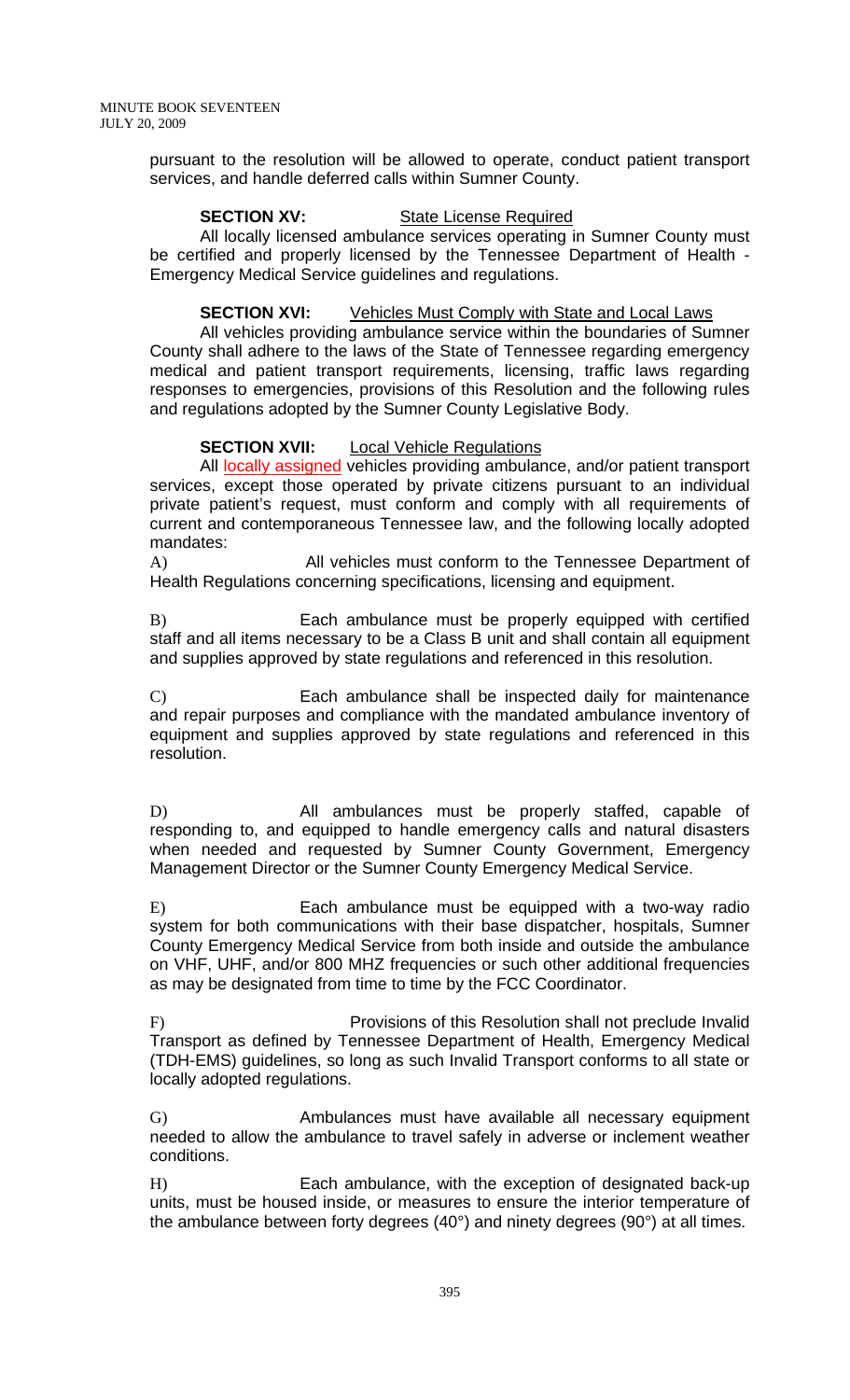I) Each ambulance shall display the company name and ambulance identification number on both exterior sides of the vehicle's body with a minimum size four (4) inch block letters. Letters should contrast with the primary body color of the vehicle and should be easily readable from a distance of one hundred (100) feet.

J) All ambulances and equipment shall be kept clean and sanitary at all times. Staff shall be continuously supplied with cleaning equipment, supplies and an area suitable for cleaning and disinfecting the ambulance.

K) Ambulances shall be no more than eight (8) years old from the date of new sale or have no more than two hundred thousand (250,000) miles on the odometer, except for established and dedicated back-up units.

L) All vehicles must comply at all times with state guidelines for maintenance adopted by the Tennessee Department of Health and Tennessee Department of Transportation.

M) Vehicles must be maintained by an ASE certified Master Automotive Technician.

N) Ambulances shall undergo preventative maintenance every three thousand, five hundred (3,500) miles and repaired immediately when operational deficiencies are identified and reported by staff.

## **SECTION XVIII:** Drivers and Attendants

All drivers and attendants must meet the following requirements:

A) Any ambulance used by a licensed service provider for patient transport services in Sumner County shall conform to all Class B ambulance standards as defined by the Tennessee Department of Health, Division of Emergency Medical Services (TDH-EMS), and must be staffed with a minimum of one emergency medical technician and one paramedic when responding to all emergency transfer calls. Basic life support units shall consist of no less than two (2) Emergency Medical Technicians. Paramedics conducting Advanced Life Support transports must be certified in Advanced Cardiac Life Support, and Pediatric Advanced Life Support or Pediatric Emergency Prehospital Provider.

B) Any service requesting certification by Sumner County shall have no person designated as supervisor or shift captain who is less trained or qualified than the person or persons under their command with the exception of critical care certification.

C) Each Emergency Medical Technician and Paramedic shall be physically able to perform the tasks associated with patient rescue, medical treatment and patient transport.

D) Each Emergency Medical Technician and Paramedic shall be clean in appearance and dress, and shall at all times display his/her name, certification and company/agency name in an appropriate manner on their uniform. Uniform dress for all personnel is required with an insignia or patch displaying the name of the company or agency on the shirt.

E) Any service requesting certification shall have only licensed Emergency Medical Technicians and/or Paramedics providing patient care and transport services.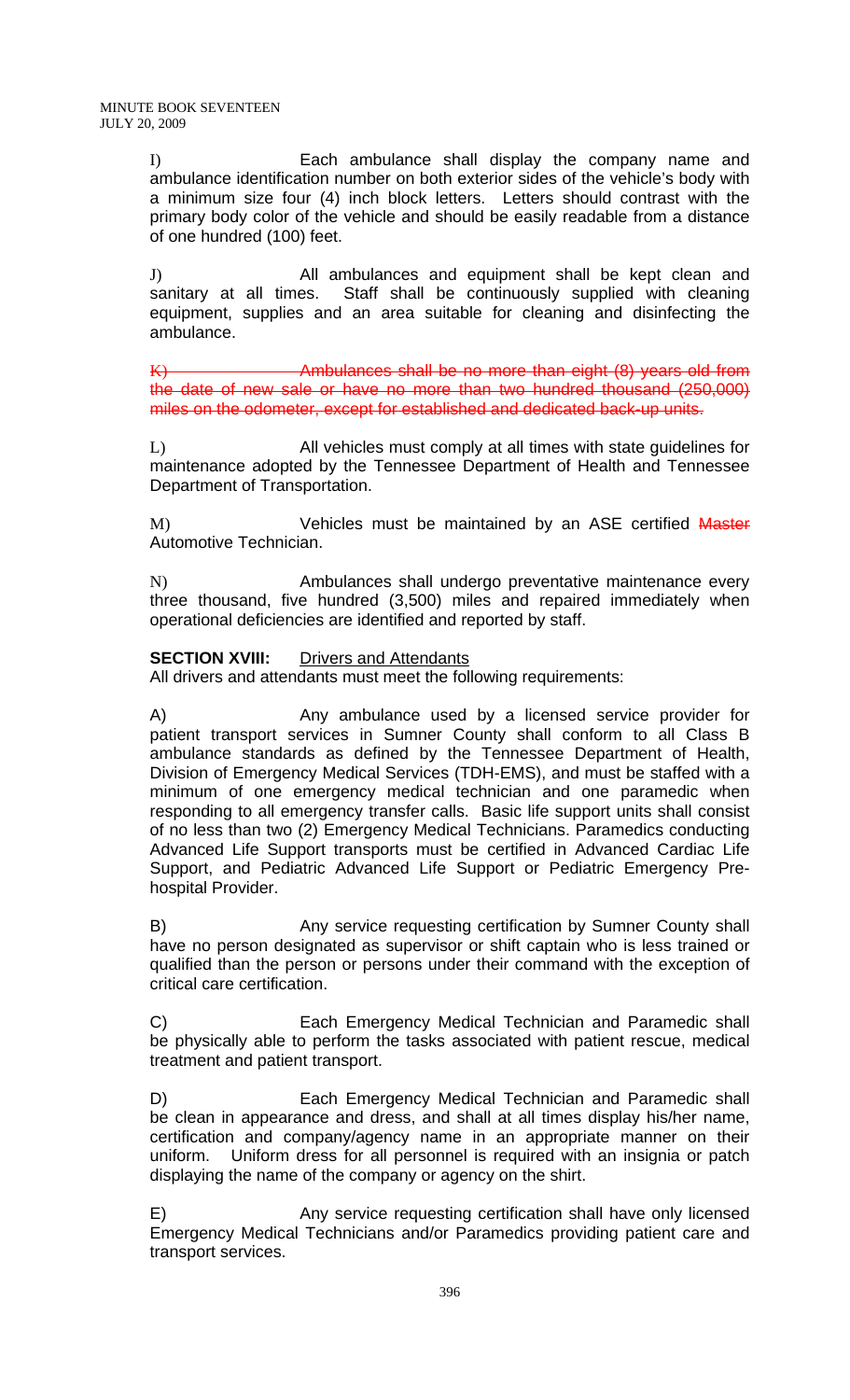MINUTE BOOK SEVENTEEN JULY 20, 2009

> F) Any service requesting certification by Sumner County shall provide a description of their training program, including training requirements for new employees, continuing education requirements and employee evaluation programs.

> G) Personnel certification, license, and training compliance documents shall be provided to the Sumner County Emergency Medical Service by October 31<sup>st</sup> of each calendar year.

## **SECTION IXX:** Certification Documents

Each ambulance service requesting certification and licensing in Sumner County shall provide the following documents prior to being considered or receiving certification for local licensing.

A) The full name and address of the applicant and the owner or owners of the business.

B) The trade or other business name(s) in which the applicant does business or proposes to do business under and verification of name registration from the Tennessee Secretary of State.

C) The training or experience of the applicant in the transportation and care of patients, with a minimum requirement of two (2) years experience operating an ambulance service.

D) A list of employees including current copies of certifications as Emergency Medical Technicians, Paramedics, Cardio Pulmonary Resuscitation, and other specific advanced certification documents, state license number, motor vehicle record, criminal record and a copy of the employee's Tennessee drivers license.

E) A description of each ambulance to be utilized in Sumner County including the make, model, year of manufacture, current odometer reading, state E.M.S. permit number, vehicle identification number, primary body color, and the length of time the vehicle has been owned by the applicant or company and the amount of years the vehicle has been in service. The applicant shall provide a photograph of each ambulance utilized in Sumner County to the Director of the Sumner County Emergency Medical Service prior to county license being granted.

F) The location and address of the company office in Sumner County and the primary office address of the company.

G) Phone numbers to access patient transport services, management and supervisors twenty-four (24) hours per day.

H) Accurate financial records to describe the company's current and historic financial condition.

I) Copies of all insurance policies in effect and required under Section XXV.

J) Copies of registration documents with the Tennessee Secretary of State.

K) Copies of the corporate charter and by-laws or the like for the business organization.

L) Name, address and phone number of the individual selected for service of legal process.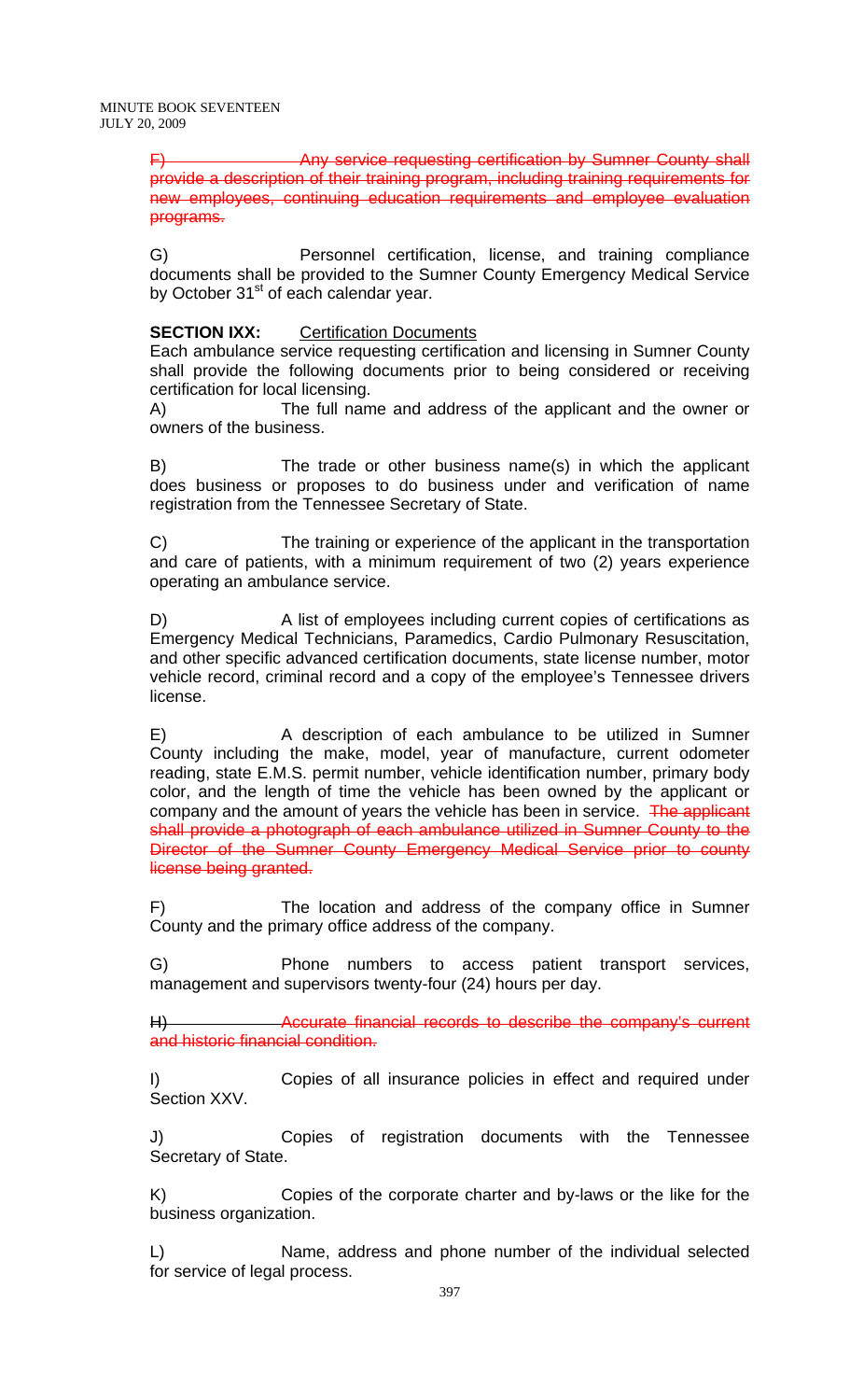M) Name and address of all shareholders/owners holding five percent (5%) or more of the company's shares or ownership assets.

N) A copy of the State of Tennessee Department of Health license and rating.

O) A completed inventory checklist for all vehicles assigned or currently in service proposed to be assigned within Sumner County.

P) Copies of maintenance records for all vehicles assigned or proposed to be assigned within Sumner County.

Q) A copy of the Drug Enforcement Administration license.

R) The name and address of the medical director employed by the service.

S) Each service must provide any documentation requested to verify compliance with any section or term included in this Resolution.

T) Each service operating in Sumner County shall certify annually that it meets all regulations contained in this Resolution and shall update employee records on file with Sumner County as needed.

# **SECTION XX:** Ambulance Inventory and Daily Checklist

All ambulances must conform to Tennessee Department of Health, Division of EMS Rules and Regulations Specifically:

- 1200-12-1.-.01 Sanitation of Ambulances
- $1200 12 1 02$ Ambulance Safety, Design, and Construction Standards
- 1200-12-1-.03 Emergency Medical Services Equipment and Supplies

## **SECTION XXI:** Vehicle Inspections

All ambulances licensed in Sumner County, and equipment and supplies contained therein are subject to annual inspection during regular business hours by the Sumner County Emergency Medical Services Director or his or her designee. Inspections may be random and unannounced, without prior notice. The annual inspection fee for each vehicle is one hundred dollars (\$100.00) payable to Sumner County Government on or before December 31<sup>st</sup> of each calendar year. If a vehicle fails the inspection it will be taken out of service within Sumner County immediately and shall remain out of service within Sumner County until the deficiencies have been corrected and the vehicle re-inspected for compliance and approved for service by the Sumner County Emergency Medical Service Director or his or her designee. The re-inspection fee for each vehicle found to be in violation of this Resolution shall be one hundred dollars (\$100.00) for each re-inspection.

#### **SECTION XXII:** Records Compliance Inspection

All specified business records of ambulance services licensed in Sumner County shall be subject to annual compliance inspections conducted by the Sumner County Emergency Medical Service Director, or his or her designee. Inspected documents shall include, but not limited to, the following business records of the company: call logs, response time verification forms, daily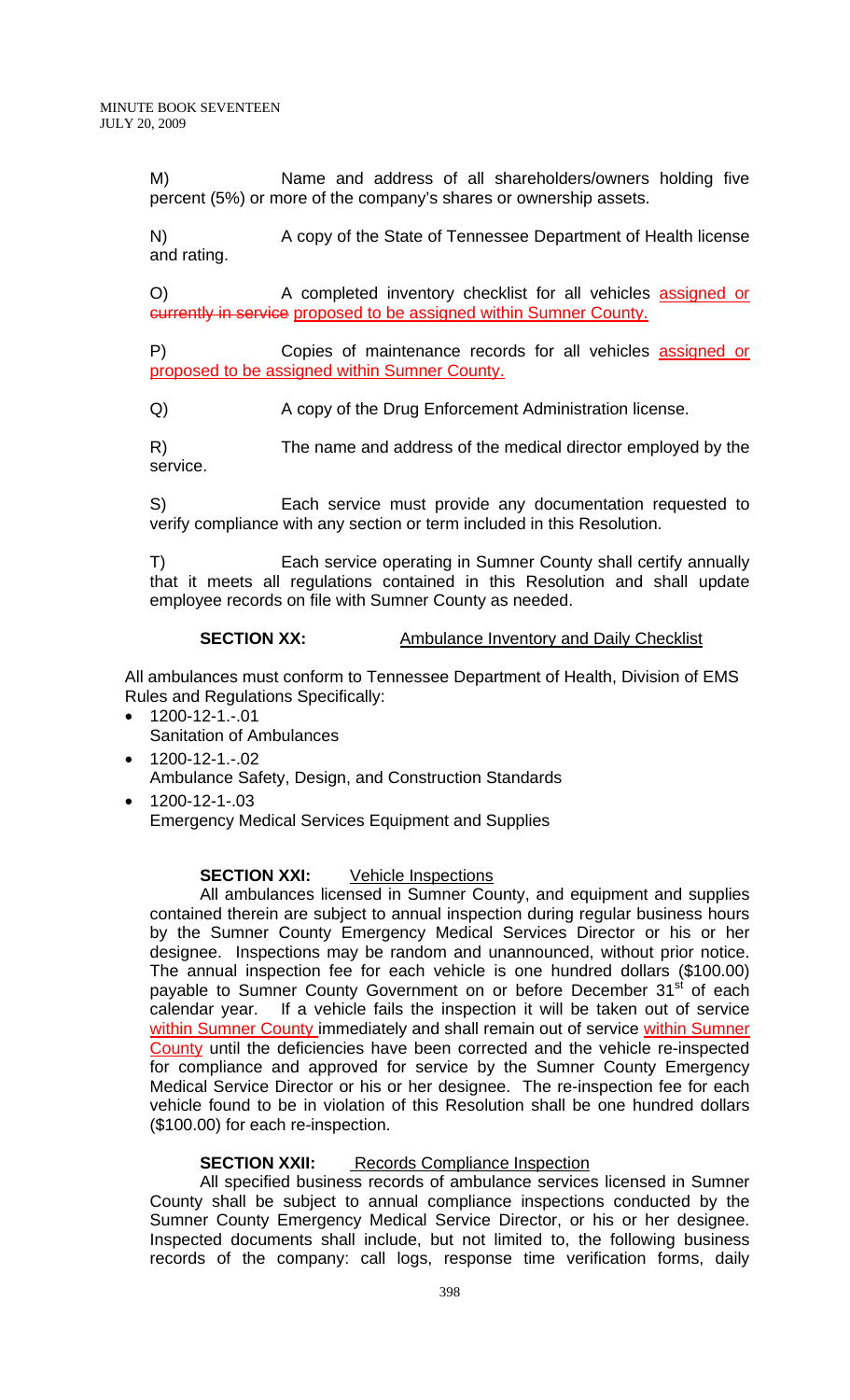inventory forms, dispatch records, personnel training and certification forms, vehicle maintenance records, radio maintenance records and current licensing documents, public complaints regarding the ambulance service while operating in Sumner County, insurance documents, Drug Enforcement Administration license, a copy of all fees and rates charged to citizens of Sumner County and all state required licenses.

**SECTION XXIII:** Other Inspections - All vehicles, equipment and required reports shall be available at all times during regular business hours for inspection by the Sumner County Emergency Medical Service Director, or his or her designee, and/or the Regional Emergency Medical Service Coordinator.

#### **SECTION XXIV:** Must Respond to Emergencies and Disasters

All providers of service in Sumner County are required, in all cases of disaster or emergency drill preparedness, to respond to all requests for service form the Sumner County Government, Sumner County Emergency Medical Service, Sumner County Emergency Management Agency and report for coordination and training when requested to do so by the Director of the Sumner County Emergency Medical Service or the Incident Commander on scene.

#### **SECTION XXV:** Insurance Coverage

All ambulance services operating in Sumner County shall maintain the minimum insurance coverage as required by the State of Tennessee per incident for malpractice, per incident for automobile insurance, and for professional liability and must maintain the statutory minimum limits on worker's compensation insurance. The insurance company must be authorized and licensed to operate in the State of Tennessee. Proof of insurance shall be made available to the Sumner County Emergency Medical Service Director prior to local license being granted.

#### **SECTION XXVI:** Restrictions on Trade Name

No ambulance service operating in Sumner County shall use or advertise the words "Sumner County" as a part of its trade or business name.

#### **SECTION XXVII:** Restrictions on Telephone Numbers; Display of 911

No private or nonprofit ambulance service or patient transport provider shall display or advertise a seven (7) or ten (10) digit telephone number for emergency calls for service. All services shall include the "911" number for emergency calls in any advertising and shall not represent that another telephone number other than "911" should be used to request an emergency ambulance. Any advertising or document, letter head, business card, brochures distributed or generated by the private or nonprofit ambulance service that includes the company's seven (7) or ten (10) digit telephone number should also include a statement or reference that "911" should be used to call for emergency medical care and transportation purposes.

#### **SECTION XXVIII:** Monitoring Radio Frequency to Obtain Calls

No private or nonprofit ambulance service, or agent thereof, shall cause or permit any ambulance to be dispatched on the basis of information received and obtained by monitoring a radio frequency assigned to law enforcement, ambulance service, rescue squad or other governmental or public agency, except pursuant to specific request and prior arrangement with the coordinating agency responsible for dispatching emergency ambulances.

#### **SECTION IXXX:** Physician Medical Director

All services licensed and operating in Sumner County must designate and identify the name, address and phone number of the medical director on staff. All medical directors must be Tennessee licensed physicians. The appointed medical director shall at all times work in conjunction with the Sumner County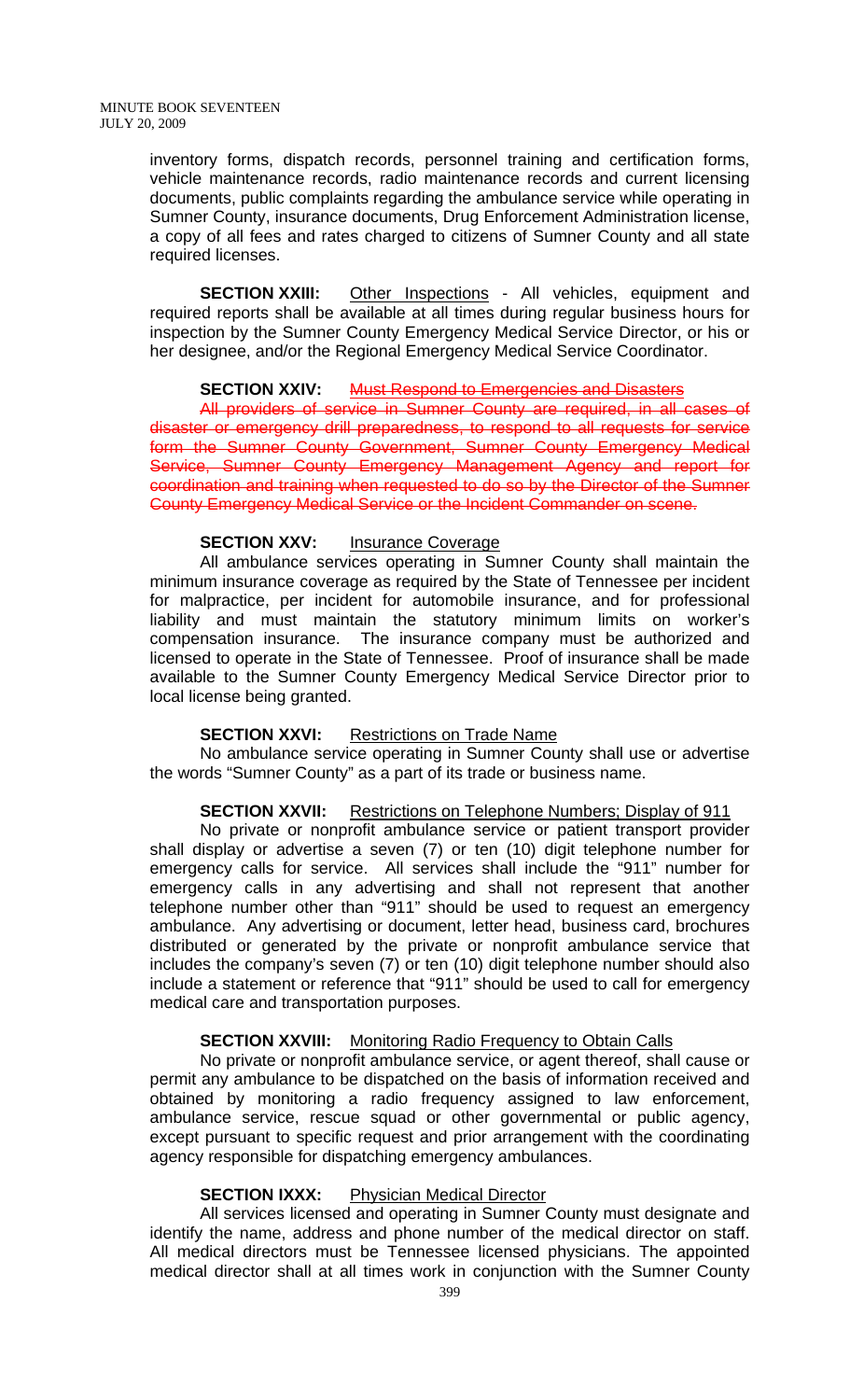Emergency Medical Service to ensure that the medical treatment and transport protocol standards are being properly followed by the licensed service and its staff personnel.

#### **SECTION XXX:** Dispatcher and Dispatch Center Required

Each service licensed and operating in Sumner County shall provide at all times for a twenty-four (24) hour per day dispatch center and on-duty dispatcher for communication purposes. Dispatchers shall work no more than sixteen (16) hour daily shift assignments. All dispatchers are required to be trained in the operation of, and continually monitor while on duty, a telephone device for the deaf (TDD); must pass a background check provided for and paid by the employing agency. Dispatch center must have standard operating procedures in place for handling all calls and providing for multiple means of communication with Sumner County Government and the Sumner County Emergency Medical Service. A back-up or emergency radio and electrical generation system must be in place at the dispatch center and available for use at all times. Alternate means of communications must be in place to ensure uninterrupted contact with SCEMS in case of electrical failure. Dispatchers must be certified in Health Care Provider CPR.

#### **SECTION XXXI:** Local Business Office

Each service licensed or currently operating in Sumner County must provide for a local business office with a local business licenses in Sumner County open to the public between the hours of 9:00 A.M. and 5:00 P.M. for the purpose of paying bills, acceptance of complaints and conducting business with the company. Staffing within the local business office will be at the discretion of the licensed service, however, provisions shall be made to accommodate public walk-up's and phone calls (i.e. ring down phones) between 9:00 A.M. and 5:00 **P.M.** The address and phone number of the local Sumner County office shall appear in any advertising, billing information or company brochure distributed or addressed for delivery in Sumner County.

A Minimum of one ambulance, meeting the standards of this agreement, must be stationed and staffed on a 24 hour, 7 day a week basis at the local business office.

The service must have a Sumner County business license.

## **SECTION XXXII:** Medicare Approved

Each locally licensed ambulance service, or service operating in Sumner County must be Medicare enrolled and currently approved to provide Medicare reimbursable services. The current Medicare provider number shall be on prominent display in the public portion of the business office of the service at all times the office is open to the public. All services shall be setup to complete electronic billing for Medicare approved patients and shall be able to provide copies of Medicare and other insurance billings to the patient upon request.

#### **SECTION XXXIII:** Penalties

Violations of this Resolution are enforceable in General Sessions, Chancery or Circuit Courts of Sumner County. All violations of this Resolution shall be reported immediately to the Sumner County Emergency Medical Service Director for review and enforcement action. Convictions for violations of this Resolution may carry possible license suspension, revocation or monetary civil fines, remedial and restitution in nature, not to exceed five-hundred dollars (\$500.00) or punitive fines not to exceed fifty dollars (\$50.00), without trial by jury, for each offense the violator is convicted thereof. Each particular definable offense or each day a continuing offense is allowed to continue constitutes a separate and enforceable act.

#### **SECTION XXXIV:** Record of Dispatch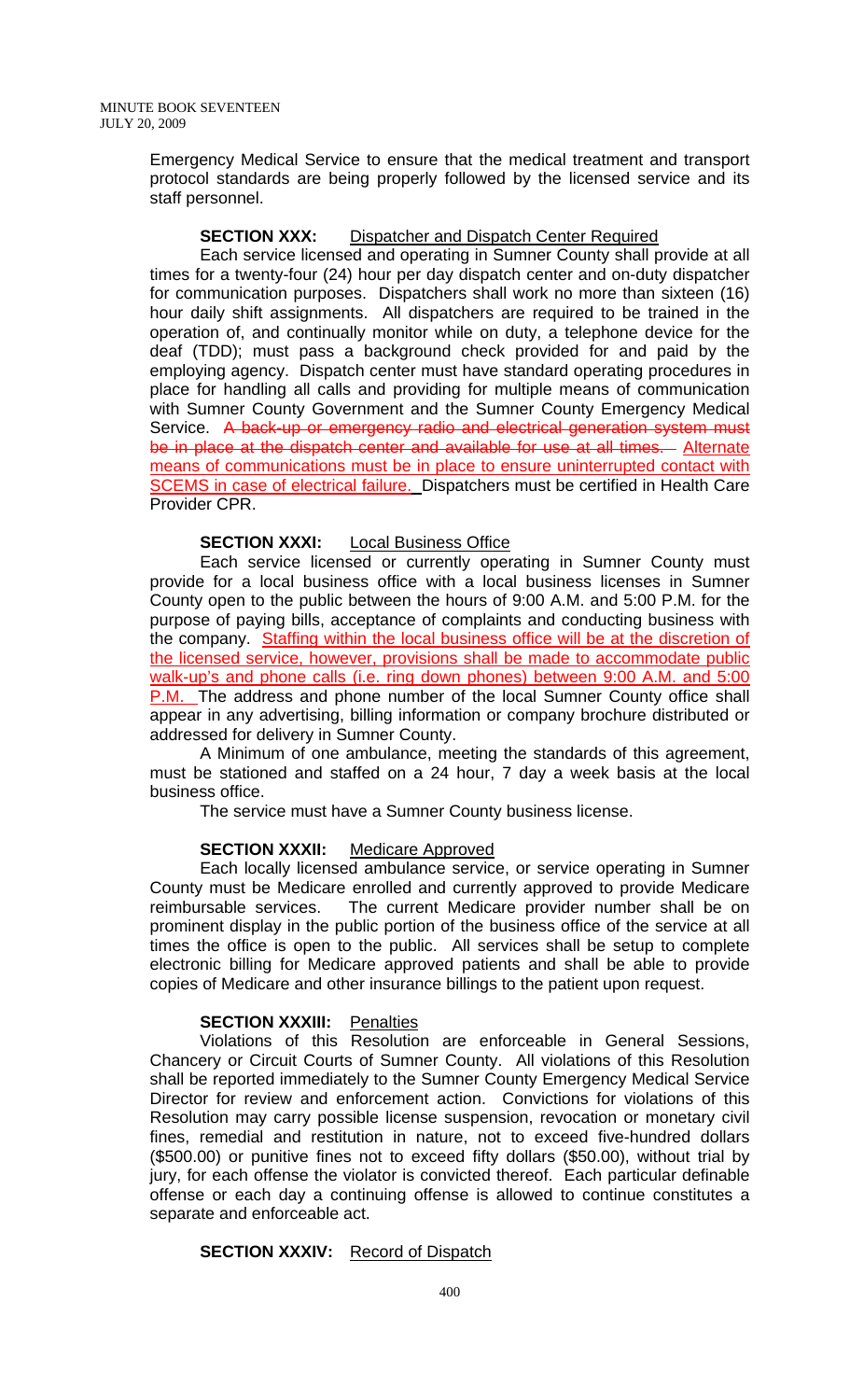Each locally licensed ambulance service shall be capable of reporting total number of calls originating within Sumner County. The report shall be broken down by zip code and include time call received, dispatched, arrival at scene, transport time, arrival at drop-off location, return to service time shall be maintained. All dispatch records and patient care reports shall conspicuously reference the SCEMS assigned Manifest Number.

## **SECTION XXXV:** Conflict with Other Laws

 If a particular provision of this Resolution conflicts with a provision of federal or state law, the federal or state law shall be controlling with regard to that particular provision in conflict only. Prior provisions of past county resolutions in conflict with any particular provision contained herein are hereby repealed, and this Resolution should be considered the controlling document with regard to the subject matter covered.

#### **SECTION XXXVI: Severability**

If any section, subsection, sentence, clause, phrase or portion of this Resolution is for any reason held invalid or unconstitutional by any court of competent jurisdiction, such language or portion shall be deemed a separate, distinct, and independent provision and such holding shall not affect the validity or the remaining portions thereof, unless so noted by the court.

**SECTION XXXVII:** Effective Date - This Resolution shall take effect July 1, 2009, the public welfare requiring it and the noted amendments shall take place immediately upon passage of this resolution.

\_\_\_\_\_\_\_\_\_\_\_\_\_\_\_\_\_\_\_\_\_\_\_\_\_\_\_\_\_\_\_\_\_\_\_\_\_\_\_\_\_\_\_\_\_\_\_\_\_\_\_\_\_\_\_\_\_\_\_\_\_\_\_\_

**RESOLVED** this \_\_\_\_ day of \_\_\_\_\_\_\_\_\_, 2009.

The electronic vote was recorded in the following manner:

| <b>Akins</b>    |   | Fennell          | Y     | Cummings     | Y        |
|-----------------|---|------------------|-------|--------------|----------|
| Utley           | Y | Graves           | Y     | Satterfield  | Y        |
| F. Freels       | Y | <b>Matthews</b>  | Y     | <b>Boyd</b>  | Y        |
| England         | Y | <b>Hendricks</b> | Y     | Vaughn       | Y        |
| Moser           | Y | <b>Decker</b>    | Y     | Hyde         | Y        |
| <b>Hughes</b>   | Y | Kimbrough        | Y     | Goode        | Y        |
| <b>Skidmore</b> | Y | P. Freels        | Y     | <b>Stone</b> | Y        |
| <b>Hobbs</b>    | Y | Pospisil         | Y     |              |          |
| 0907-01         |   | <b>Yes: 23</b>   | No: 0 | Abs: 0       | 08:12 PM |

Chairman Hyde declared Resolution 0907-01 approved by the body. **\_\_\_\_\_\_\_\_\_\_\_\_\_\_\_\_\_\_\_\_\_\_\_\_\_\_\_\_\_\_\_\_\_\_\_\_\_\_\_\_\_\_\_\_\_\_\_\_\_\_\_\_\_\_\_\_\_\_\_\_\_\_\_\_\_\_\_\_\_** 

## **GENERAL OPERATIONS COMMITTEE**

Chairman Vaughn introduced the following record and moved for approval. Commissioner Goode seconded the motion.

## **0907-02 A RESOLUTION DECLARING THE OLD ARCHIVES BUILDING AS SURPLUS AND DIRECTING THAT IT BE SOLD AT PUBLIC AUCTION WITH A RESERVE VALUE TO BE DETERMINED AND DIRECTING THE COUNTY EXECUTIVE TO HAVE THE FACILITY CLEANED PRIOR TO SALE**

**BE IT RESOLVED** by the Sumner County Board of County Commissioners meeting in regular session on this the  $20<sup>th</sup>$  day of July, 2009, that this body hereby declares the Old Archives Building as surplus property of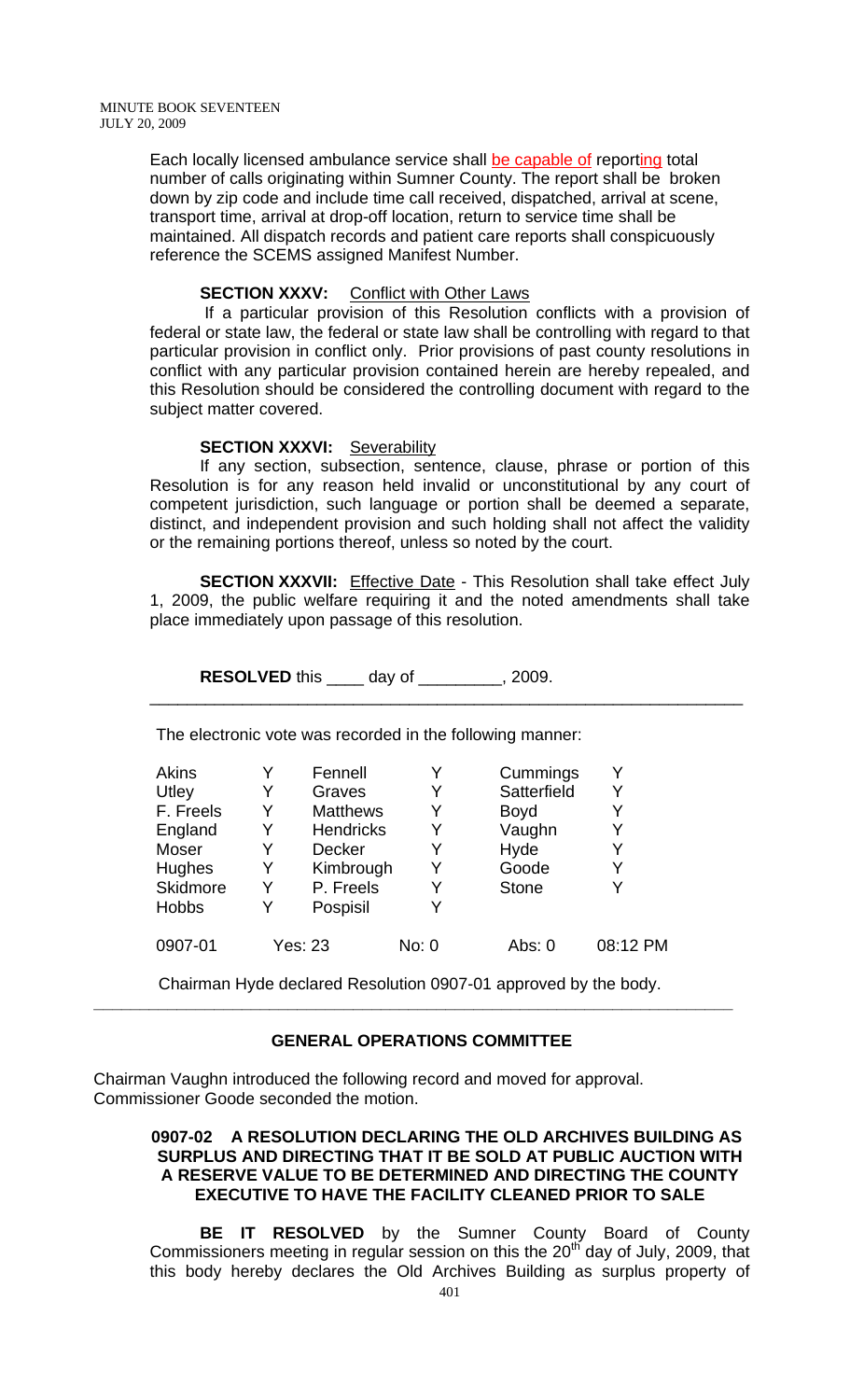Sumner County and directing that the property be sold at public auction with a reserve value to be determined prior to sale along with all details of the auction; and

**BE IT FURTHER RESOLVED** that the County Executive shall determine the best manner to have the facility cleaned and have that task undertaken prior to the sale.

\_\_\_\_\_\_\_\_\_\_\_\_\_\_\_\_\_\_\_\_\_\_\_\_\_\_\_\_\_\_\_\_\_\_\_\_\_\_\_\_\_\_\_\_\_\_\_\_\_\_\_\_\_\_\_\_\_\_\_\_\_\_\_\_

Chairman Hyde recognized County Law Director stated that the County Commission would be informed next month as long as it passes through General Operations Committee.

The electronic vote was recorded in the following manner:

| Akins            |   | Fennell        | Y     | Utley        |          |
|------------------|---|----------------|-------|--------------|----------|
| Graves           | Y | Satterfield    | N     | F. Freels    |          |
| <b>Matthews</b>  | Y | <b>Boyd</b>    | N     | England      | N        |
| <b>Hendricks</b> | Α | Vaughn         | Y     | Moser        | Y        |
| Decker           | Y | Hyde           | Y     | Hughes       | Y        |
| Kimbrough        | Y | Goode          | Y     | Skidmore     | Y        |
| P. Freels        | Y | <b>Stone</b>   | Y     | <b>Hobbs</b> | N        |
| Pospisil         | Y |                |       |              |          |
| 0907-02          |   | <b>Yes: 17</b> | No: 4 | Abs: 1       | 08:13 PM |

Chairman Hyde declared the resolution approved by the body.

## **PUBLIC WORKS COMMITTEE**

\_\_\_\_\_\_\_\_\_\_\_\_\_\_\_\_\_\_\_\_\_\_\_\_\_\_\_\_\_\_\_\_\_\_\_\_\_\_\_\_\_\_\_\_\_\_\_\_\_\_\_\_\_\_\_\_\_\_\_\_\_\_\_\_

Chairman Goode reported that the Commission passed a resolution asking the State of Tennessee to study safety issues on TN386, which resulted in safety guide wires being placed where the most serious accidents have occurred.

#### **LEGISLATIVE COMMITTEE**

\_\_\_\_\_\_\_\_\_\_\_\_\_\_\_\_\_\_\_\_\_\_\_\_\_\_\_\_\_\_\_\_\_\_\_\_\_\_\_\_\_\_\_\_\_\_\_\_\_\_\_\_\_\_\_\_\_\_\_\_\_\_\_\_\_\_\_\_\_\_

Chairman Pospisil introduced the following record and moved for approval. Commissioner Graves seconded the motion.

#### **0907-03 A RESOLUTION ADOPTING THE STRATEGIC ECONOMIC DEVELOPMENT PLAN**

 **WHEREAS,** the Three-Star Program was developed to meet the needs and challenges of the evolving economic environment in urban and rural communities and to partner with communities to create opportunities for sustained economic growth; and

. **WHEREAS,** communities seeking certification as a Three-Star community must meet certain criteria, including the adoption of a five-year strategic economic development plan; and

**WHEREAS,** in achieving the mission of the Three-Star Program, the Department of Economic and Community Development commits to assist communities in developing and implementing a strategic economic plan;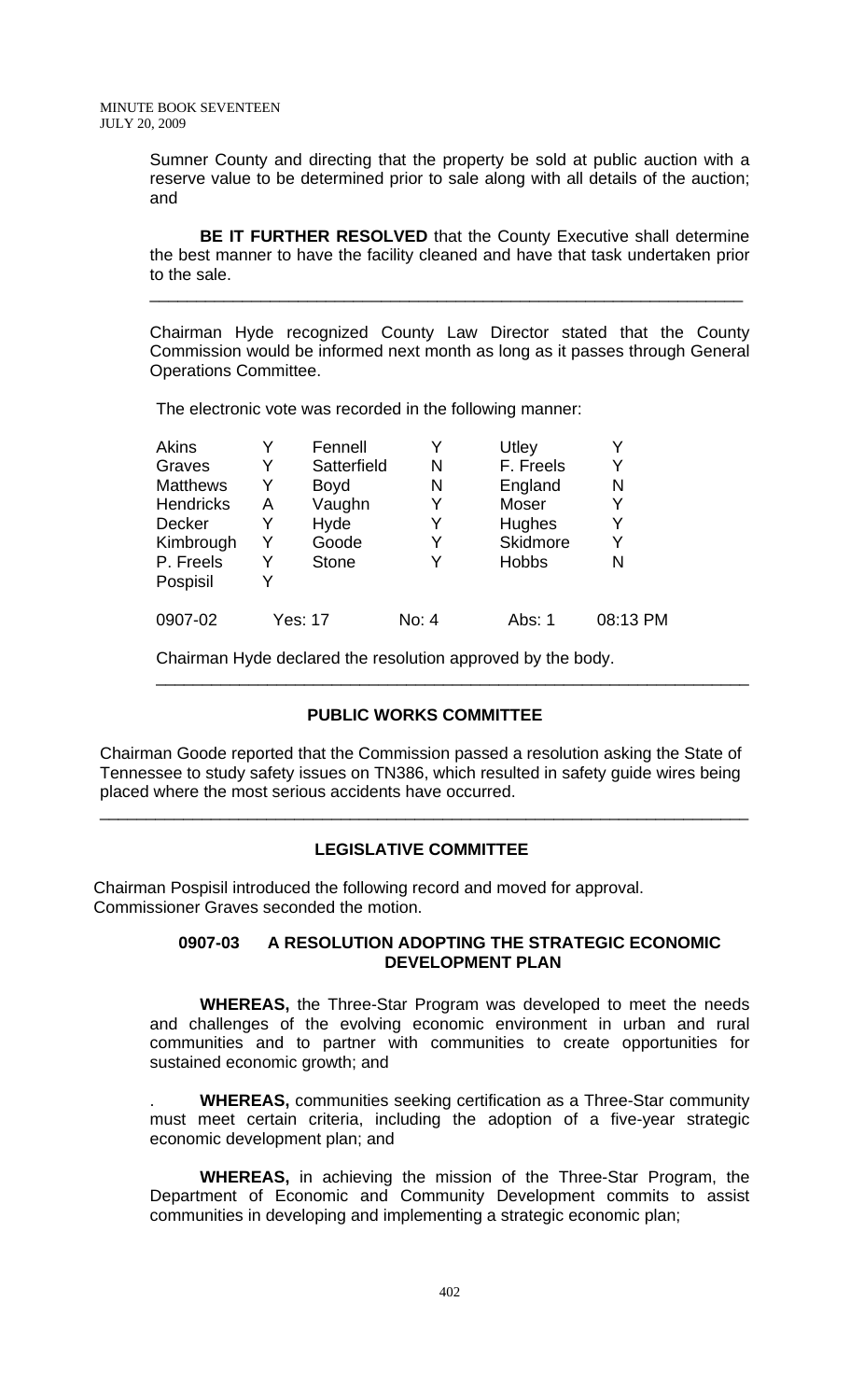**NOW, THEREFORE, BE IT RESOLVED** by the Sumner County Board of County Commissioners meeting in regular session on this the  $20<sup>th</sup>$  day of July, 2009, that:

**SECTION 1.** The legislative body of Sumner County declares that the county has adopted a five-year strategic economic development plan for 2009- 2013 to be updated annually; and

**SECTION 2.** The strategic economic development plan includes the county's economic goals in promoting economic growth, a plan to accomplish those goals and a projected timeline in achieving those goals; and

**SECTION 3.** The strategic economic development plan addresses the county's goals pertaining to existing industry, manufacturing recruitment, workforce development, retail/service, tourism, agriculture, infrastructure assessment and educational assessment.

\_\_\_\_\_\_\_\_\_\_\_\_\_\_\_\_\_\_\_\_\_\_\_\_\_\_\_\_\_\_\_\_\_\_\_\_\_\_\_\_\_\_\_\_\_\_\_\_\_\_\_\_\_\_\_\_\_\_\_\_\_\_\_\_

The electronic vote was recorded in the following manner:

| <b>Akins</b> |   | Fennell          | Y     | Cummings     | v        |
|--------------|---|------------------|-------|--------------|----------|
| Utley        | Y | Graves           | Y     | Satterfield  | Y        |
| F. Freels    | Y | <b>Matthews</b>  | Y     | <b>Boyd</b>  |          |
| England      | Y | <b>Hendricks</b> | Y     | Vaughn       | Y        |
| Moser        | Y | <b>Decker</b>    | Y     | Hyde         | Y        |
| Hughes       | Y | Kimbrough        | Y     | Goode        | Y        |
| Skidmore     | Y | P. Freels        | Y     | <b>Stone</b> | Y        |
| <b>Hobbs</b> | Y | Pospisil         | Y     |              |          |
| 0907-03      |   | <b>Yes: 23</b>   | No: 0 | Abs: 0       | 08:15 PM |

Chairman Hyde declared the Resolution 0907-03 approved by the body.

## **BUDGET COMMITTEE**

\_\_\_\_\_\_\_\_\_\_\_\_\_\_\_\_\_\_\_\_\_\_\_\_\_\_\_\_\_\_\_\_\_\_\_\_\_\_\_\_\_\_\_\_\_\_\_\_\_\_\_\_\_\_\_\_\_\_\_\_\_\_\_

Chairman Moser introduced the following record and moved for approval. Commissioner Stone seconded the motion.

#### **0907-04 A RESOLUTION CREATING THE CONSTRUCTION & DEVELOPMENT DEPARTMENT (C & D), RELOCATING CERTAIN PERSONNEL WHILE REASSIGNING CERTAIN DUTIES AND RESPONSIBILITIES, TRANSFERRING BUDGETS AND CLOSING THE SUMNER COUNTY PLANNING OFFICE, SUMNER COUNTY CODES OFFICE, SUMNER COUNTY ENGINEERING DEPARTMENT AND RELOCATING THE COUNTY ENVIRONMENTAL DEPARTMENT EMPLOYEE**

**BE IT RESOLVED** by the Sumner County Board of County Commissioners meeting in regular session on this the 20<sup>th</sup> day of July, 2009 that this body does hereby adopt the following resolution to create, dissolve, transfer budgets, restructure and reassign various offices, departments and personnel in the following manner:

The **CONSTRUCTION & DEVELOPMENT DEPARTMENT (C & D)** shall be created and begin operations as of July 21<sup>st</sup>, 2009.

The **C & D** budget shall be approved and finalized as part of the overall 2009-2010 budget. Funds and liabilities for the budget shall be transferred from the actions taken below and used until final budget adoption.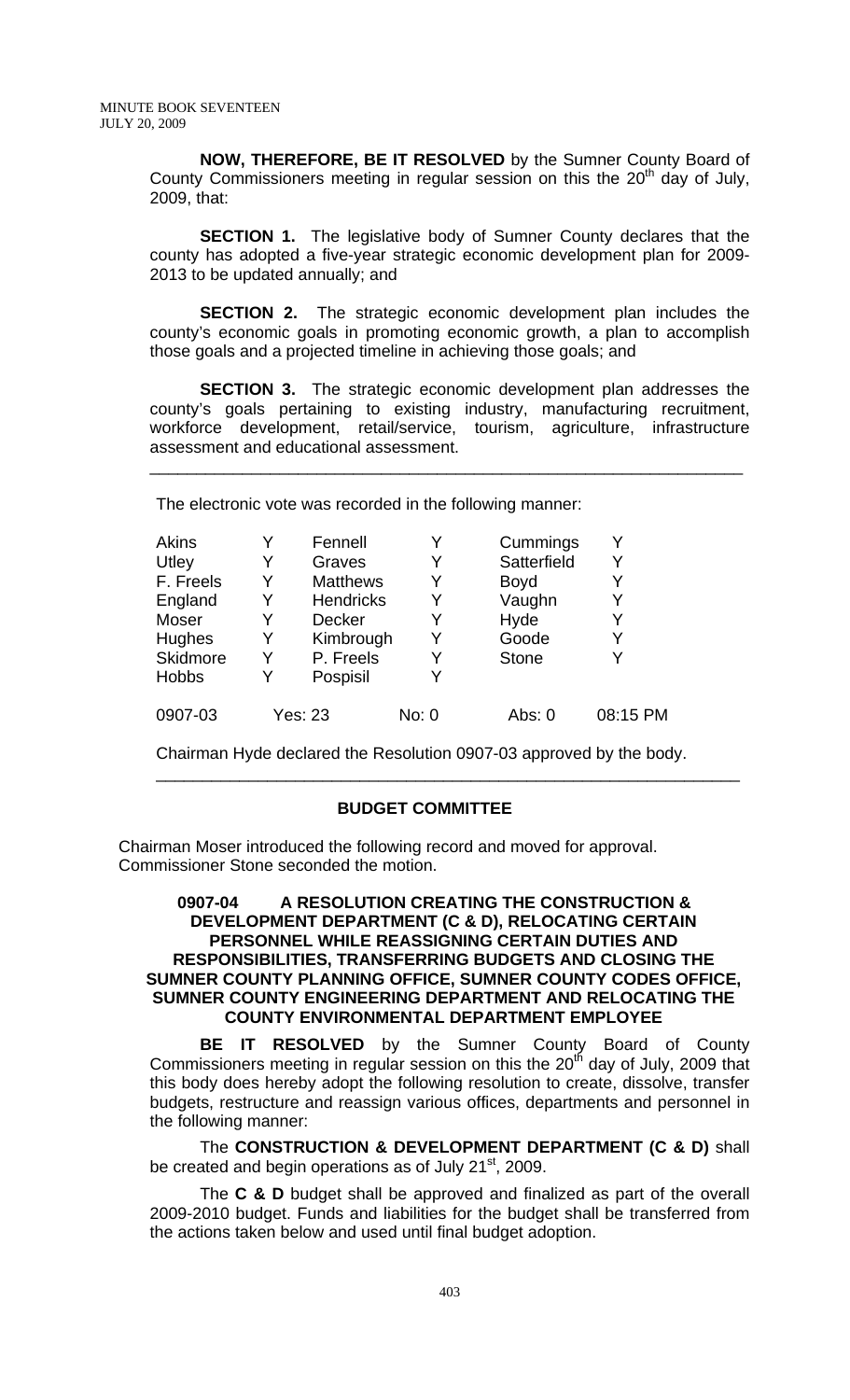**C & D** shall undertake all statutory duties and obligations of the Sumner County Regional Planning Commission, Board of Zoning Appeals, Board of Construction Appeals, as well as any other commissions, committees, boards, groups or undertakings associated with the duties, services and responsibilities set forth below. Membership of all such commissions, boards, committees or groups will in no way be changed by this Resolution except for the change of assigned employment positions associated with any statutory needs.

**C & D** shall be created from the following departments and offices.

The **SUMNER COUNTY PLANNING OFFICE** (Planning) shall end at midnight, July  $20<sup>th</sup>$ , 2009.

As of the closing of Planning, all funds and liabilities in that budget shall be transferred to the C & D budget and the Planning budget shall be set at zero dollars.

Responsibilities of this office shall be assigned as follows: any and all state or federal legal or statutory obligations or requirements, acceptance of all subdivision applications, building permits, water issues, zoning applications and issues and any other zoning, codes, engineering, groundwater, or maintenance, construction or inspection duties and road inspections, and MS4 matters shall be assigned to the Construction & Development Department (C & D). Any and all state or federal legal or statutory requirements, agenda preparation, support, taking and preparation of minutes, attendance at meetings and member notification for the Planning Commission, Board of Zoning Appeals, Board of Construction Appeals, as well as any related boards, committee or commissions shall be assigned to C & D. Any other duties, not specifically listed, relating to the former Planning Department and Regional Planning Commission shall be assigned to C & D.

The Planning Department Secretary with seniority shall be assigned to the C & D office as a clerical assistant.

The certified and degreed Planner shall be assigned to the C & D office as the Planner and shall be assigned, with the direction of the C & D Director, to oversee any and all statutory needs of the Regional Planning Commission as well as any other statutory boards.

All remaining employees of the Planning Office shall cease employment with the county as of July  $20<sup>th</sup>$ , 2009.

The **SUMNER COUNTY CODES OFFICE** (Codes) shall end at midnight, July  $20^{th}$ , 2009.

As of the closing of Codes, all funds and liabilities in that budget shall be transferred to the C & D budget and the Codes budget shall be set at zero dollars.

Responsibilities of this office shall be assigned as follows: any and all state or federal legal or statutory obligations or requirements, acceptance of all subdivision applications, any and all state or federal legal or statutory obligations or requirements, building permits, water issues, zoning applications and issues and any other zoning, codes, engineering, groundwater, or maintenance, construction or inspection duties, and road inspections, shall be assigned to C & D.

Agenda preparation, any and all state or federal legal or statutory obligations or requirements, support, taking and preparation of minutes, attendance at meetings and member notification for the Planning Commission, Board of Zoning Appeals, Board of Construction Appeals, as well as any related boards, committee or commissions shall be assigned to C & D. Any other duties, not specifically listed, relating to the former Codes Department shall be assigned to C & D.

The Codes Director shall be reassigned as the Director of C & D.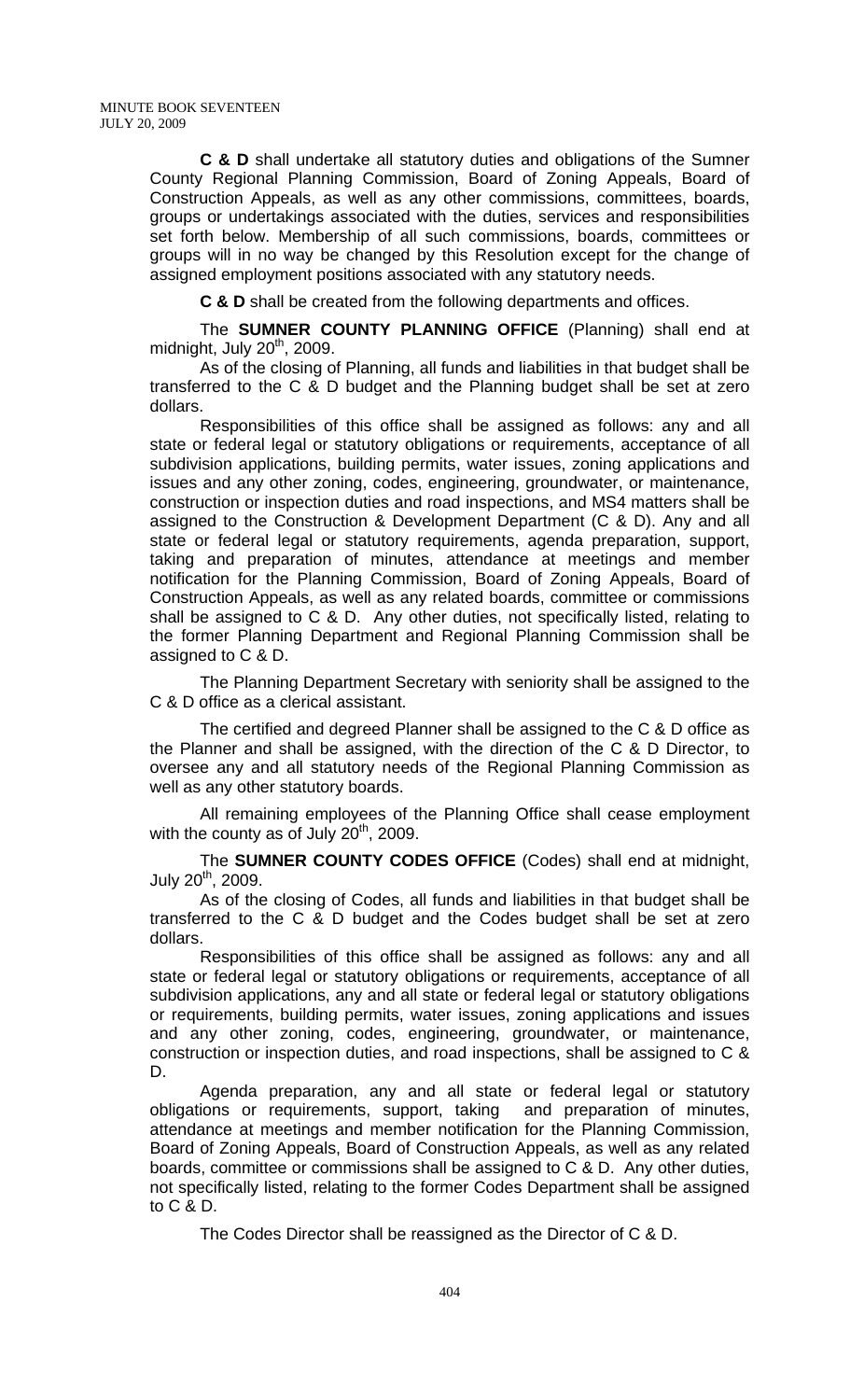Codes Inspector shall be reassigned to the C & D office as a certified inspector 1.

Codes Inspector shall be reassigned to the C & D office as a certified inspector 2.

Codes Inspector shall be reassigned to the C & D office as a certified inspector 3.

Codes Secretary with seniority shall be assigned to the C & D office as a clerical assistant.

All remaining employees of the Codes Department shall cease employment with the county as of July  $20<sup>th</sup>$ , 2009.

The **SUMNER COUNTY ENGINEERING OFFICE** (Engineering) shall end at midnight, July  $20<sup>th</sup>$ , 2009.

As of the closing of Engineering, all funds and liabilities in that budget shall be transferred to the C & D budget and the Engineering budget shall be set at zero dollars.

Responsibilities of this office shall be assigned as follows: any and all state or federal legal or statutory obligations or requirements, acceptance of all subdivision applications, building permits, water issues, zoning applications and issues and any other zoning, codes, engineering, groundwater, or maintenance, construction or inspection duties and road inspections, shall be assigned to C & D.

Agenda preparation, support, taking minutes, attendance at meetings and member notification for the Planning Commission, Board of Zoning Appeals, Board of Construction Appeals, as well as any related boards, committee or commissions shall be assigned to C & D. Any other duties, not specifically listed, relating to the former Engineering Department shall be assigned to C & D.

The Storm water inspector shall be assigned to the C & D office as a certified inspector 4.

All remaining employees of the Engineering Department shall cease employment with the county as of July  $20<sup>th</sup>$ , 2009.

The **ENVIRONMENTAL DEPARTMENT** budget line which provides for an employee for the Environmental Department shall be transferred to the C & D budget.

The full-time secretary position provided by the county to assist this office shall end as of July  $20<sup>th</sup>$ , 2009.

The full-time secretary and associated duties provided to the Environmental Department shall be reassigned to the C & D office and designated as an environmental clerk where these duties shall be performed as well as any other duties so assigned by the Director of C & D.

Any and all state or federal legal or statutory obligations or requirements needed to assist this state department shall be assigned to the C & D.

**BE IT FURTHER RESOLVED** that all persons who cease employment with the county pursuant to this resolution shall be paid for any earned but unused vacation time.

**BE IT FURTHER RESOLVED** that any previous resolutions of this body, in conflict with this resolution, are hereby repealed.

\_\_\_\_\_\_\_\_\_\_\_\_\_\_\_\_\_\_\_\_\_\_\_\_\_\_\_\_\_\_\_\_\_\_\_\_\_\_\_\_\_\_\_\_\_\_\_\_\_\_\_\_\_\_\_\_\_\_\_\_\_\_\_\_

The electronic vote was recorded in the following manner:

| <b>Akins</b> | Fennell         | N | Cummings    |   |
|--------------|-----------------|---|-------------|---|
| Utley        | Graves          |   | Satterfield |   |
| F. Freels    | <b>Matthews</b> |   | Boyd        | N |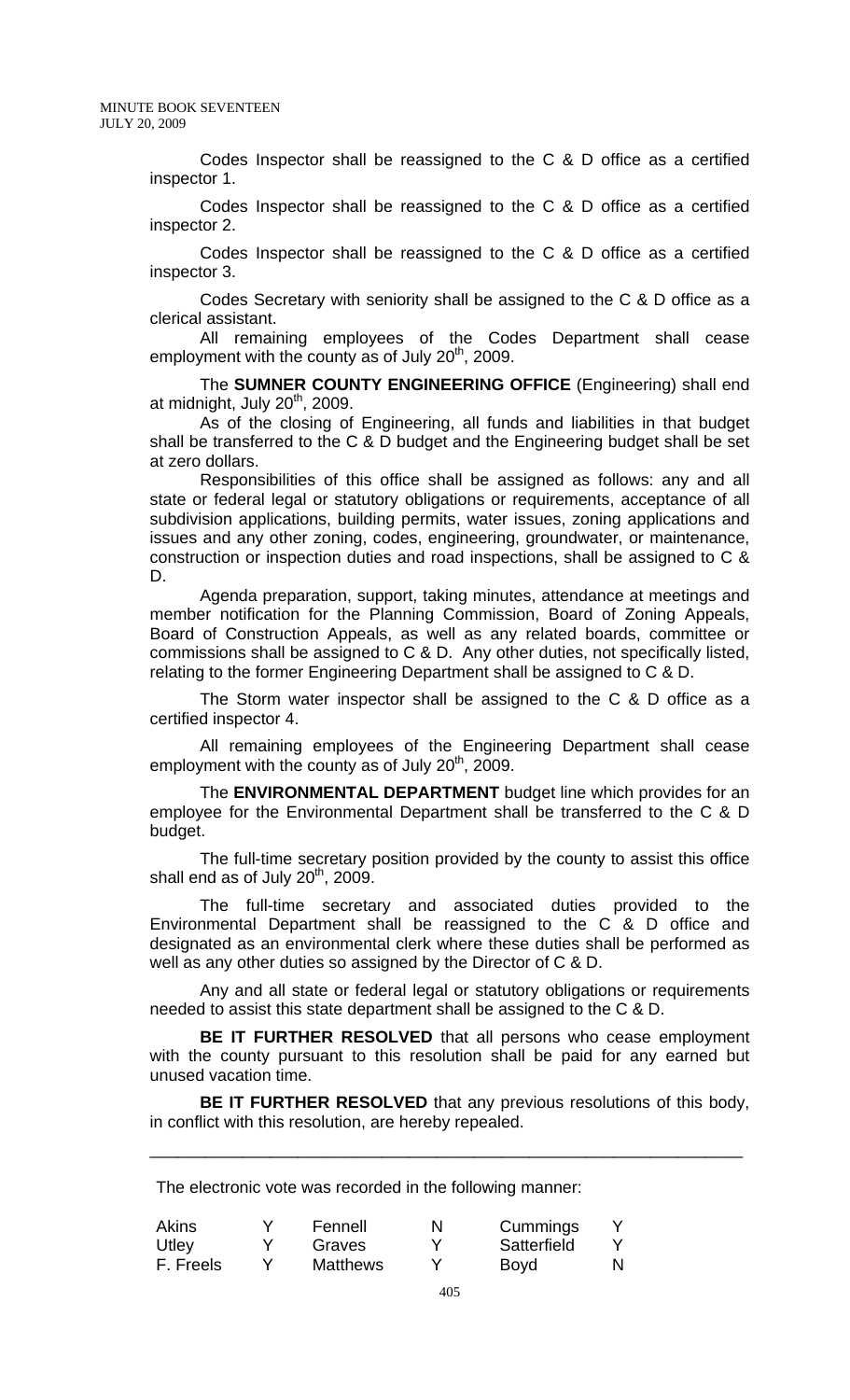MINUTE BOOK SEVENTEEN JULY 20, 2009

| England<br>Moser<br>Hughes<br>Skidmore<br><b>Hobbs</b> | N<br>Y<br>Y<br>N<br>N | <b>Hendricks</b><br>Decker<br>Kimbrough<br>P. Freels<br>Pospisil | N<br>v<br>N | Vaughn<br>Hyde<br>Goode<br><b>Stone</b> | N<br>А   |
|--------------------------------------------------------|-----------------------|------------------------------------------------------------------|-------------|-----------------------------------------|----------|
| 0907-04                                                | Yes: 14               |                                                                  | No: 8       | Abs: 1                                  | 08:22 PM |

Chairman Hyde declared Resolution 0907-04 approved by the body.

Chairman Moser introduced the following record and moved for approval. Commissioner Hobbs seconded the motion.

## **0907-05 A RESOLUTION RE-ALLOCATING UP TO \$1,750,000.00 FROM OCTOBER 2007**

\_\_\_\_\_\_\_\_\_\_\_\_\_\_\_\_\_\_\_\_\_\_\_\_\_\_\_\_\_\_\_\_\_\_\_\_\_\_\_\_\_\_\_\_\_\_\_\_\_\_\_\_\_\_\_\_\_\_\_\_\_\_\_\_\_

#### **BOND ISSUE EXCESS FUNDS FOR HENDERSONVILLE HIGH SCHOOL ROOF AND HVAC SYSTEM AT ELLIS MIDDLE SCHOOL WITH COMMITMENT BY THIS BODY THAT SUCH FUNDS WILL BE RETURNED TO THE BOARD OF EDUCATION BOND FUNDS FOR PORTLAND MIDDLE SCHOOL EAST RENOVATION EITHER FROM HOSPITAL FUNDS OR FUTURE BOND FUNDS WHEN NEEDED BY BOARD OF EDUCATION**

 **BE IT RESOLVED** by the Sumner County Board of County Commissioners meeting in regular session on this the  $20<sup>th</sup>$  day of July, 2009 that this body does hereby re-allocate up to \$1,750,000.00 from the October 2007 Bond Issues Excess Funds previously appropriated to the Board of Education for projects to immediately be used for the Hendersonville High School roof repair and HVAC system repair at Ellis Middle School with commitment by this body that such funds will be returned to the Board of Education bond funds for Portland Middle School East Renovation either from hospital funds or future bond funds when needed by the Board of Education.

**BE IT FURTHER RESOLVED** if at any time hospital funds are used to renovate Portland Middle School, those funds will be paid back first from any new bond funds.

\_\_\_\_\_\_\_\_\_\_\_\_\_\_\_\_\_\_\_\_\_\_\_\_\_\_\_\_\_\_\_\_\_\_\_\_\_\_\_\_\_\_\_\_\_\_\_\_\_\_\_\_\_\_\_\_\_\_\_\_\_\_\_\_

Commissioner Goode moved to amend the motion, seconded by Commissioner Stone, to state that if funds are taken from the hospital fund to renovate Portland Middle School, then the money will be put back in.

The electronic vote on the amendment and the main motion was recorded in the following manner:

| Akins         |   | Fennell         |   | Cummings     |        |          |
|---------------|---|-----------------|---|--------------|--------|----------|
| Utley         |   | Graves          |   | Satterfield  |        |          |
| F. Freels     | Y | <b>Matthews</b> |   | <b>Boyd</b>  |        |          |
| England       | Y | Vaughn          |   | Moser        |        |          |
| Decker        |   | Hyde            | Y | Hughes       |        |          |
| Kimbrough     | Y | Goode           |   | Skidmore     |        |          |
| P. Freels     | Y | <b>Stone</b>    |   | <b>Hobbs</b> |        |          |
| Pospisil      |   |                 |   |              |        |          |
| 0907-05AMEND1 |   | <b>Yes: 22</b>  |   | No: 0        | Abs: 0 | 08:26 PM |

Chairman Hyde declared the amendment approved by the body.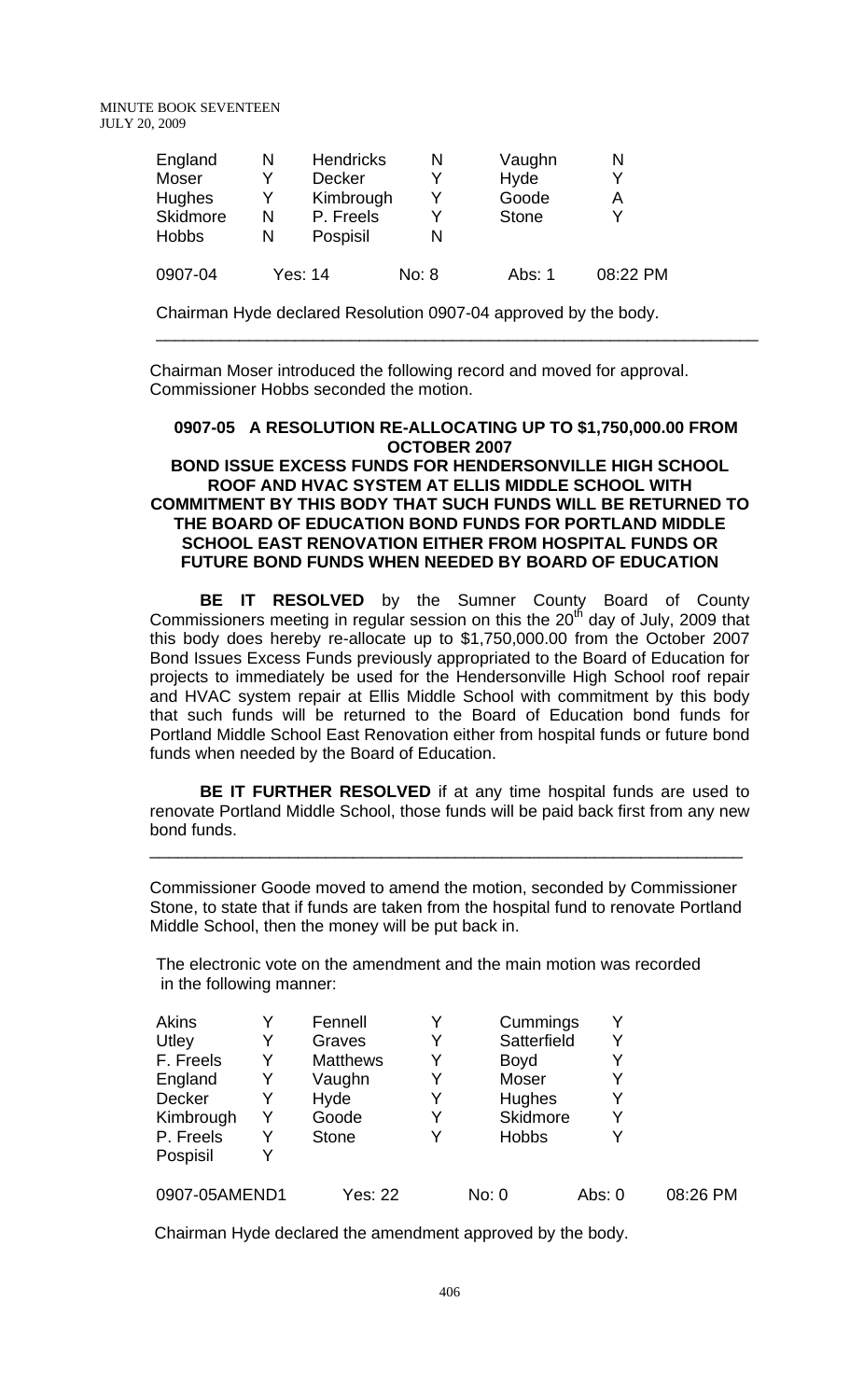Commissioner Satterfield moved to amend the amendment to strike the reference to the Hospital Fund and go ahead with what we got to spend on the school and take it from the next bond issuance. He further moved to hear from Maryanne Durski, Director of Schools.

Chairman Hyde recognized Mrs. Durski who stated that funds were available in the \$75 Million Bond issue to fund the Hendersonville High School roofing project Presently, there is \$3.2 million to be appropriated from the issuance.

The electronic vote on Commissioner Satterfield's amendment to the amendment was recorded in the following manner:

| <b>Akins</b>   |   | Fennell         | N | Cummings      |        |          |
|----------------|---|-----------------|---|---------------|--------|----------|
| Utley          | N | Graves          | N | Satterfield   |        |          |
| F. Freels      | N | <b>Matthews</b> | N | <b>Boyd</b>   |        |          |
| England        | Y | Vaughn          | N | Moser         | N      |          |
| Decker         | N | Hyde            | N | <b>Hughes</b> | N      |          |
| Kimbrough      | N | Goode           | N | Skidmore      | Y      |          |
| P. Freels      | N | <b>Stone</b>    | N | <b>Hobbs</b>  |        |          |
| Pospisil       | N |                 |   |               |        |          |
| 0907-05.AMEND2 |   | Yes: 7          |   | No: 15        | Abs: 0 | 08:31 PM |

Chairman Hyde declared the amendment failed to be approved by the body.

County Executive Holt reported that discussion was underway in Financial Management Committee to issue bonds that would cover both construction projects.

The electronic vote was recorded on the main motion as amended in the following manner:

| <b>Akins</b> |   | Fennell          | Y     | Cummings     |          |
|--------------|---|------------------|-------|--------------|----------|
| Utley        | Y | Graves           | Y     | Satterfield  |          |
| F. Freels    | Y | <b>Matthews</b>  | Y     | <b>Boyd</b>  |          |
| England      | Y | <b>Hendricks</b> | Y     | Vaughn       |          |
| Moser        | Y | <b>Decker</b>    | Y     | Hyde         | Y        |
| Hughes       | Y | Kimbrough        | Y     | Goode        |          |
| Skidmore     | Y | P. Freels        | Y     | <b>Stone</b> |          |
| <b>Hobbs</b> | Y | Pospisil         | Y     |              |          |
| 0907-05      |   | Yes: 23          | No: 0 | Abs: 0       | 08:34 PM |

Chairman Hyde declared the Resolution 0907-05 as amended approved by the body.

\_\_\_\_\_\_\_\_\_\_\_\_\_\_\_\_\_\_\_\_\_\_\_\_\_\_\_\_\_\_\_\_\_\_\_\_\_\_\_\_\_\_\_\_\_\_\_\_\_\_\_\_\_\_\_\_\_\_\_\_\_\_\_\_\_

## **CONSENT AGENDA**

 Chairman Moser introduced the following record and moved for approval. Commissioner Goode seconded the motion.

## **0907-06 A RESOLUTION AUTHORIZING APPLICATION FOR FUNDING UNDER THE EDWARD BYRNE MEMORIAL JUSTICE ASSISTANCE GRANT (JAG) PROGRAM AND AUTHORIZING PUBLIC HEARING OF THIS GRANT APPLICATION FOR APPLICATION NUMBER 2009-H2602-TN-DJ**

**WHEREAS,** The Edward Byrne Memorial Justice Assistance Grant (JAG) Program provides the funding for grants to assist State, local and tribal law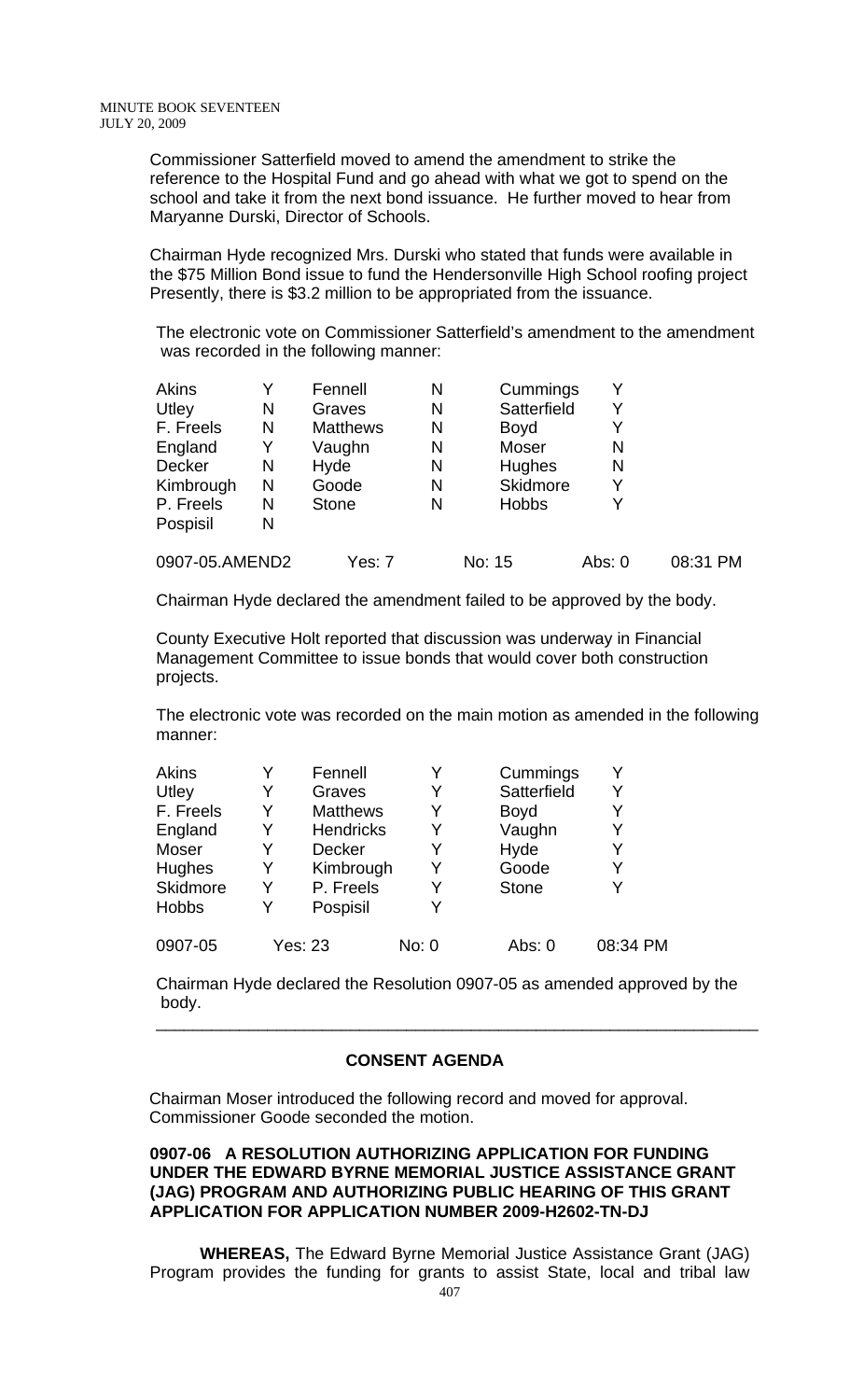enforcement to combat violence against women, to fight internet crimes against children, to improve the functioning of the criminal justice system, to assist victims of crime, and to support youth-mentoring; and

**WHEREAS,** the Sumner County Sheriff's Office has been advised that it is eligible for approximately \$15,028.00 in funding; and

**WHEREAS,** the Recovery Act provides for certain deadlines to be met, and requirements to be fulfilled, to apply for the grant; and

**WHEREAS,** all grant applications must be submitted by as soon as possible; and

**WHEREAS,** the Sumner County Sheriff's Office, must make the grant application available for review by its governing body before the application is submitted and the application has been made available and is hereby attached as Exhibit A (Grant Application Number 2009-H2602-TN-DJ); and

**WHEREAS,** it is further required that an opportunity to comment be provided to citizens and neighborhood or community organizations and by this resolution such occasion is hereby given; and

**WHEREAS,** because the stated deadline for application, and the scheduled times for the Sumner County Commission meetings, dictate that the Sumner County Commission will have to review this application at its July meeting in order to meet the stated requirements; and

**WHEREAS,** it appears that the opportunity for public comment from citizens and neighborhood or community organizations can be held at the July 20<sup>th</sup>, 2009 County Commission meeting;

**NOW, THEREFORE, BE IT RESOLVED** by the Board of County

Commissioners of Sumner County, Tennessee, as follows:

- 1. The Sumner County Sheriff's Office is hereby authorized to make application to the Edward Byrne Memorial Justice Assistance Grant (JAG) Program.
- 2. The Sumner County Commission has reviewed this resolution at its meeting on July 20<sup>th</sup>, 2009.
- 3. When these requirements have been fulfilled by the County Commission, then the Sheriff's Office may make their application for funding to the JAG Program.
- 4. The County Executive of Sumner County is authorized to sign any necessary documents for completion of this grant application.

\_\_\_\_\_\_\_\_\_\_\_\_\_\_\_\_\_\_\_\_\_\_\_\_\_\_\_\_\_\_\_\_\_\_\_\_\_\_\_\_\_\_\_\_\_\_\_\_\_\_\_\_\_\_\_\_\_\_\_\_\_\_\_\_

#### **0907-07 A RESOLUTION ACCEPTING THE GRANT OF \$85,840.00 FROM THE MEMORIAL FOUNDATION FOR THE PURCHASE OF SIX (6) 12-LEAD CARDIAC MONITORS FOR THE SUMNER COUNTY AMBULANCE SERVICE**

 **BE IT RESOLVED** by the Sumner County Board of County Commissioners meeting in regular session on this the 20<sup>th</sup> day of July, 2009, that this body does hereby accept the grant of \$85,840.00 from the Memorial Foundation to be used for the purchase of Six (6) 12-Lead Cardiac Monitors for the Sumner County Ambulance Service.

\_\_\_\_\_\_\_\_\_\_\_\_\_\_\_\_\_\_\_\_\_\_\_\_\_\_\_\_\_\_\_\_\_\_\_\_\_\_\_\_\_\_\_\_\_\_\_\_\_\_\_\_\_\_\_\_\_\_\_\_\_\_\_\_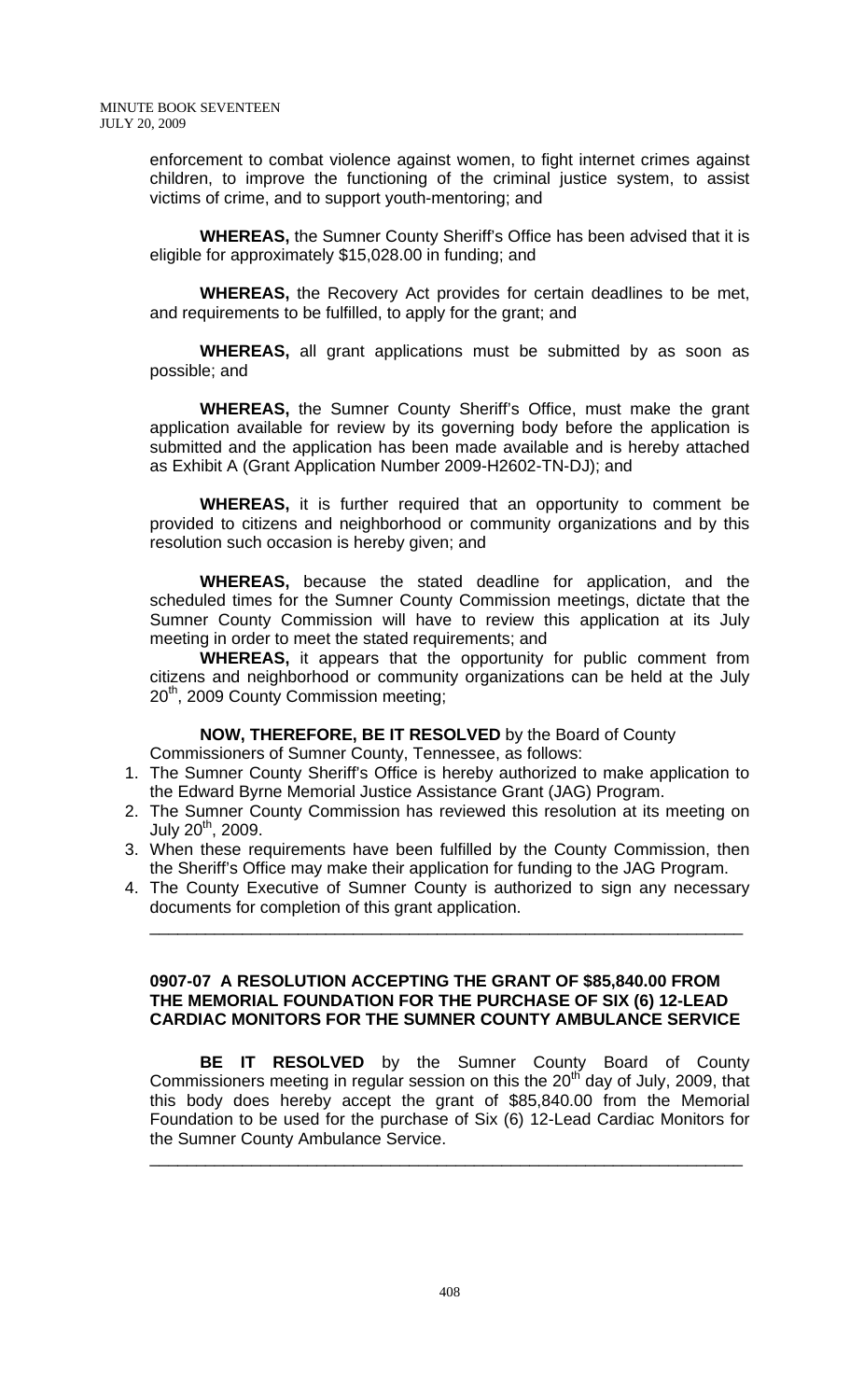#### **0907-08 A RESOLUTION AUTHORIZING THE RE-DESIGNATION OF FUNDS IN THE AMOUNT OF \$42,225.41 FROM THE WESTMORELAND ELEMENTARY SCHOOL PROJECT TO BE USED TO CONSTRUCT A FOOTBALL PRACTICE FIELD FOR WESTMORELAND MIDDLE SCHOOL**

 **BE IT RESOLVED** by the Sumner County Board of County Commissioners meeting in regular session on this the 20<sup>th</sup> day of July, 2009, that this body hereby authorizes the re-designation of funds in the amount of \$42,225.41 from the Westmoreland Elementary School project to be used to construct a football practice field for Westmoreland Middle School.

\_\_\_\_\_\_\_\_\_\_\_\_\_\_\_\_\_\_\_\_\_\_\_\_\_\_\_\_\_\_\_\_\_\_\_\_\_\_\_\_\_\_\_\_\_\_\_\_\_\_\_\_\_\_\_\_\_\_\_\_\_\_\_\_

#### **0907-09 A RESOLUTION AMENDING THE SUMNER COUNTY PURCHASING POLICY**

**NOW, THEREFORE BE IT RESOLVED** by the Sumner County Board of County Commissioners meeting in regular session on this the  $20<sup>th</sup>$  day of July, 2009, that this body does hereby amend the Sumner County Purchasing Policies as attached herewith as exhibit A:

**BE IT FURTHER RESOLVED** that this policy shall be part of the Administrative Policy Manual as well as the policies and procedures of the Financial Management Act; and

\_\_\_\_\_\_\_\_\_\_\_\_\_\_\_\_\_\_\_\_\_\_\_\_\_\_\_\_\_\_\_\_\_\_\_\_\_\_\_\_\_\_\_\_\_\_\_\_\_\_\_\_\_\_\_\_\_\_\_\_\_\_\_\_

## **0907-10 A RESOLUTION DECLARING THE HIGHWAY DEPARTMENT SNOWPLOWS AS SURPLUS PROPERTY AND APPROVING SALE OF SUCH PROPERTY AT PUBLIC AUCTION**

**BE IT RESOLVED** by the Sumner County Board of County Commissioners meeting in regular session on this the 20<sup>th</sup> day of July, 2009, that this body hereby declares the Highway Department Snowplows as surplus property and authorizes a public auction of the same as shown on the attached schedule:

**BE IT FURTHER RESOLVED** that the proceeds from this sale shall be transferred to the budget of the Highway Department – Capital Outlay Account.

\_\_\_\_\_\_\_\_\_\_\_\_\_\_\_\_\_\_\_\_\_\_\_\_\_\_\_\_\_\_\_\_\_\_\_\_\_\_\_\_\_\_\_\_\_\_\_\_\_\_\_\_\_\_\_\_\_\_\_\_\_\_\_\_

## **0907-11 A RESOLUTION APPROVING THE BOND OF BENNY BILLS, DIRECTOR OF SCHOOLS, SUMNER COUNTY, TENNESSEE**

 **BE IT RESOLVED** by the Sumner County Board of County Commissioners meeting in regular session on this the  $20<sup>th</sup>$  day of July, 2009, that this body hereby approves the bond of Benny Bills, Director of Schools, Sumner County, Tennessee.

\_\_\_\_\_\_\_\_\_\_\_\_\_\_\_\_\_\_\_\_\_\_\_\_\_\_\_\_\_\_\_\_\_\_\_\_\_\_\_\_\_\_\_\_\_\_\_\_\_\_\_\_\_\_\_\_\_\_\_\_\_\_\_\_

## **0907-12 A RESOLUTION DELEGATING THE COUNTY EXECUTIVE OR HIS DESIGNEE TO SERVE AS THE APPOINTED PERSON FOR ANY AND ALL LEGAL REPRESENTATIVES FOR FEDERAL OR STATE NOTIFICATIONS**

 **WHEREAS,** many state and/or federal laws, rules and reputations require that Sumner County provide a designated individual as the contact person for complaints, inquiries, grievances, or suggestions; and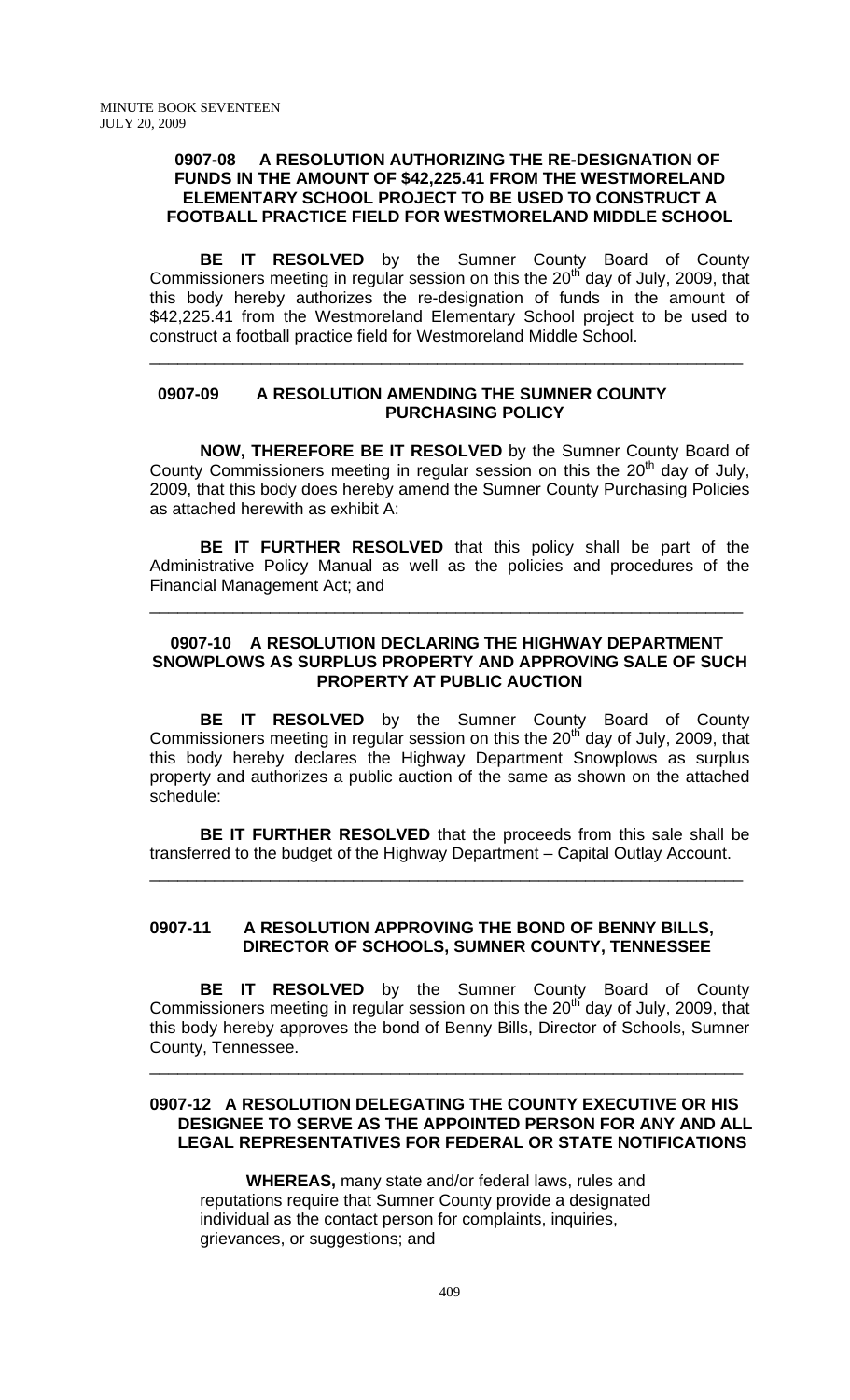**WHEREAS,** in the past, this body has designated various persons as the designee for such inquiries, however with administration changes, retirements, office relocations and staff changes, it can be perplexing for persons to determine who, where or how to file such documentation.

 **THEREFORE BE IT RESOLVED,** by the Sumner County Board of County Commissioners meeting in regular session on this the  $20<sup>th</sup>$  day of July, 2009 that this body does hereby delegate the County Executive to serve as the official state or federal delegate or contact person for all county notification; and

 **BE IT FURTHER RESOLVED** that the County Executive can, where appropriate, name a designee to address the particular law, rule or regulation.

**\_\_\_\_\_\_\_\_\_\_\_\_\_\_\_\_\_\_\_\_\_\_\_\_\_\_\_\_\_\_\_\_\_\_\_\_\_\_\_\_\_\_\_\_\_\_\_\_\_\_\_\_\_**

The electronic vote was recorded in the following manner:

| <b>Akins</b> |   | Fennell          |       | Cummings     |          |
|--------------|---|------------------|-------|--------------|----------|
| Utley        | v | Graves           |       | Satterfield  | v        |
| F. Freels    | Y | <b>Matthews</b>  |       | <b>Boyd</b>  | Y        |
| England      | Y | <b>Hendricks</b> |       | Vaughn       | Y        |
| Moser        | Y | Decker           |       | Hyde         | Y        |
| Hughes       | Y | Kimbrough        |       | Goode        | Y        |
| Skidmore     | Y | P. Freels        |       | <b>Stone</b> | Y        |
| <b>Hobbs</b> | Y | Pospisil         |       |              |          |
| 0907-CONSENT |   | Yes: 23          | No: 0 | Abs: 0       | 08:38 PM |

## **PROPERTY TAX REFUNDS**

\_\_\_\_\_\_\_\_\_\_\_\_\_\_\_\_\_\_\_\_\_\_\_\_\_\_\_\_\_\_\_\_\_\_\_\_\_\_\_\_\_\_\_\_\_\_\_\_\_\_\_\_\_\_\_\_\_\_\_\_\_\_\_\_\_\_\_\_

The following property tax refunds were included on the Consent Agenda:

- Hadley, Shane M. etux Tracy W. \$204.06
- Chestnut, Lee G. etux Beverly J. \$571.14

 Chairman Hyde declared the Consent Agenda approved by the body on the first and final reading. **\_\_\_\_\_\_\_\_\_\_\_\_\_\_\_\_\_\_\_\_\_\_\_\_\_\_\_\_\_\_\_\_\_\_\_\_\_\_\_\_\_\_\_\_\_\_\_\_\_\_\_\_\_\_\_\_\_\_\_\_\_\_\_\_\_\_\_\_\_** 

# **ADJOURNMENT**

Upon motion of Commissioner Goode, seconded by Commissioner Moser, Chairman Hyde declared the Commission meeting adjourned at 8:45 p.m.

\_\_\_\_\_\_\_\_\_\_\_\_\_\_\_\_\_\_\_\_\_\_\_\_\_\_\_\_\_\_\_ \_\_\_\_\_\_\_\_\_\_\_\_\_\_\_\_\_\_\_\_\_\_\_\_\_\_\_\_\_\_\_ BILL KEMP, CLERK MERROL HYDE, CHAIRMAN

Prepared by Maria A. Moser Approved on